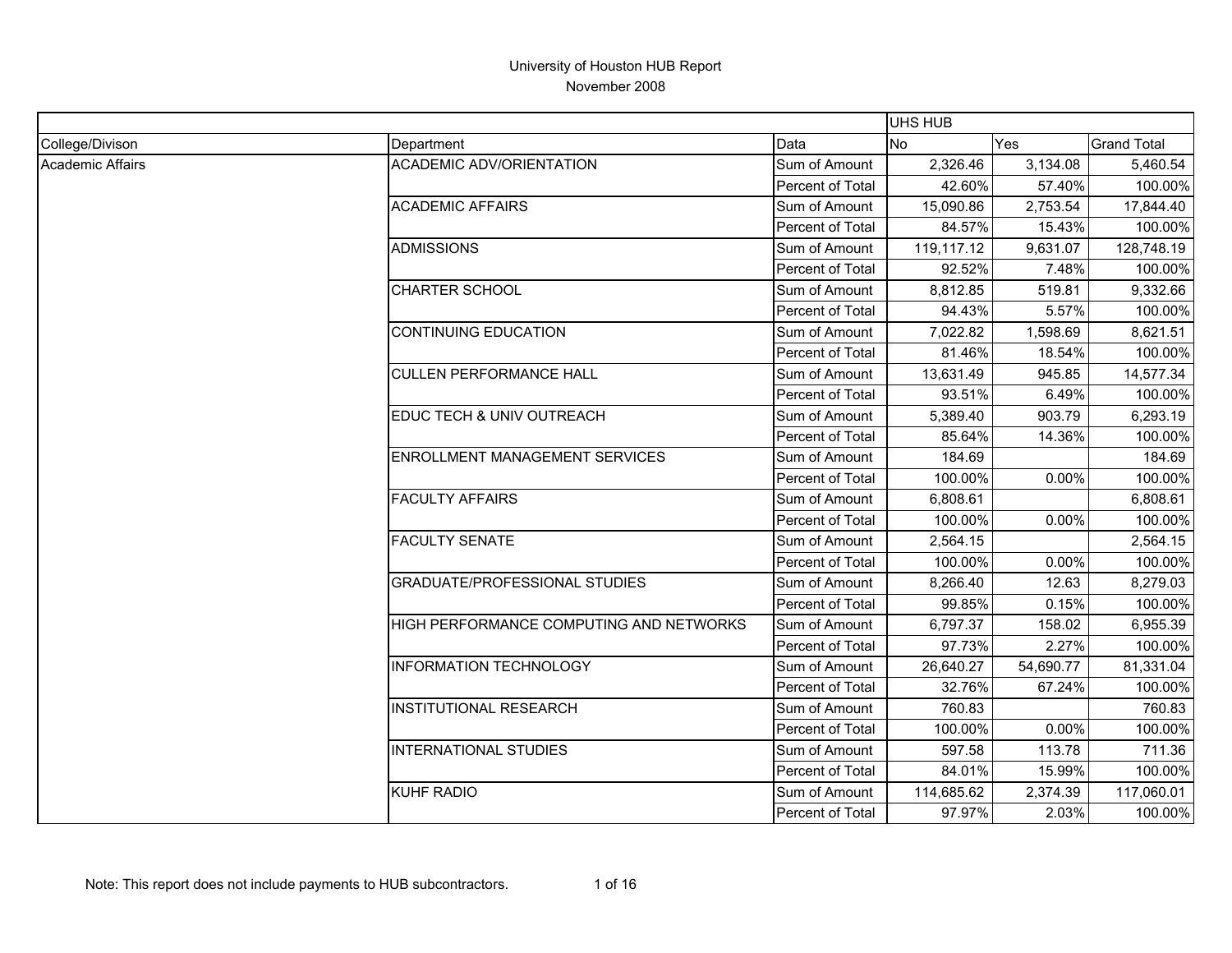|                                   |                                       |                  | UHS HUB       |            |                    |
|-----------------------------------|---------------------------------------|------------------|---------------|------------|--------------------|
| College/Divison                   | Department                            | Data             | <b>No</b>     | Yes        | <b>Grand Total</b> |
| <b>Academic Affairs</b>           | <b>KUHT TV</b>                        | Sum of Amount    | 172,829.52    | 10,724.32  | 183,553.84         |
|                                   |                                       | Percent of Total | 94.16%        | 5.84%      | 100.00%            |
|                                   | <b>MANAGEMENT INFORMATION SYSTEMS</b> | Sum of Amount    | 299,455.28    | 159,933.31 | 459,388.59         |
|                                   |                                       | Percent of Total | 65.19%        | 34.81%     | 100.00%            |
|                                   | <b>REGISTRATION AND ACADEMIC RECO</b> | Sum of Amount    | 12,801.86     | 1,083.55   | 13,885.41          |
|                                   |                                       | Percent of Total | 92.20%        | 7.80%      | 100.00%            |
|                                   | <b>SCHOLARS COMMUNITY</b>             | Sum of Amount    | 967.19        | 696.90     | 1,664.09           |
|                                   |                                       | Percent of Total | 58.12%        | 41.88%     | 100.00%            |
|                                   | <b>SCHOLARSHIPS AND FINANCIAL AID</b> | Sum of Amount    | 35,191.47     | 692.50     | 35,883.97          |
|                                   |                                       | Percent of Total | 98.07%        | 1.93%      | 100.00%            |
|                                   | SECURITY AND DISASTER RECOVERY        | Sum of Amount    | 325.17        | 344.77     | 669.94             |
|                                   |                                       | Percent of Total | 48.54%        | 51.46%     | 100.00%            |
|                                   | TECHNOLOGY SUPPORT SERVICES           | Sum of Amount    | 160,370.31    | 59,450.22  | 219,820.53         |
|                                   |                                       | Percent of Total | 72.96%        | 27.04%     | 100.00%            |
|                                   | UH WELCOME CENTER                     | Sum of Amount    | 521.36        |            | 521.36             |
|                                   |                                       | Percent of Total | 100.00%       | 0.00%      | 100.00%            |
|                                   | UNDERGRADUATE STUDIES                 | Sum of Amount    | 4,448.97      |            | 4,448.97           |
|                                   |                                       | Percent of Total | 100.00%       | 0.00%      | 100.00%            |
| Academic Affairs Sum of Amount    |                                       |                  | 1,025,607.65  | 309,761.99 | 1,335,369.64       |
| Academic Affairs Percent of Total |                                       |                  | 76.80%        | 23.20%     | 100.00%            |
| Administration and Finance        | <b>ADMINISTRATION &amp; FINANCE</b>   | Sum of Amount    | 28,035.43     | 2,657.20   | 30,692.63          |
|                                   |                                       | Percent of Total | 91.34%        | 8.66%      | 100.00%            |
|                                   | <b>AUXILIARY SERVICES</b>             | Sum of Amount    | 4,432.83      |            | 4,432.83           |
|                                   |                                       | Percent of Total | 100.00%       | 0.00%      | 100.00%            |
|                                   | AVCIAVP-ADMINISTRATION                | Sum of Amount    | 2,766.37      | 521.55     | 3,287.92           |
|                                   |                                       | Percent of Total | 84.14%        | 15.86%     | 100.00%            |
|                                   | <b>BUDGET</b>                         | Sum of Amount    | 1,249.14      |            | 1,249.14           |
|                                   |                                       | Percent of Total | 100.00%       | 0.00%      | 100.00%            |
|                                   | ENVIRONMENTAL HEALTH RISK MGMT        | Sum of Amount    | 5,503.73      | 851.91     | 6,355.64           |
|                                   |                                       | Percent of Total | 86.60%        | 13.40%     | 100.00%            |
|                                   | <b>FACILITIES &amp; PLANNING</b>      | Sum of Amount    | 12,209,923.72 | 469,624.87 | 12,679,548.59      |
|                                   |                                       | Percent of Total | 96.30%        | 3.70%      | 100.00%            |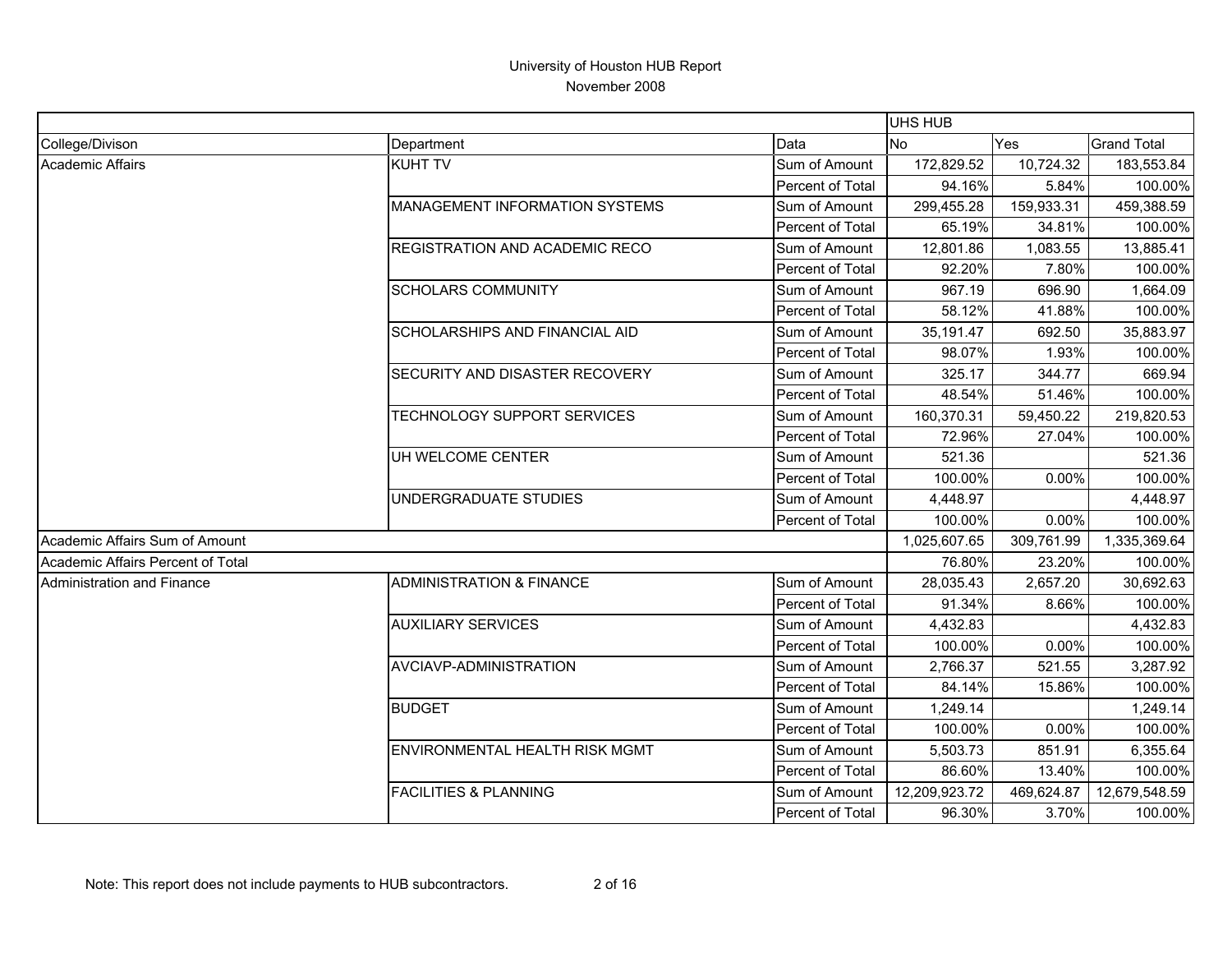|                                   |                                 |                  | <b>UHS HUB</b> |            |                    |
|-----------------------------------|---------------------------------|------------------|----------------|------------|--------------------|
| College/Divison                   | Department                      | Data             | <b>No</b>      | Yes        | <b>Grand Total</b> |
| <b>Administration and Finance</b> | <b>FINANCE</b>                  | Sum of Amount    | 16,869.38      | 10,477.29  | 27,346.67          |
|                                   |                                 | Percent of Total | 61.69%         | 38.31%     | 100.00%            |
|                                   | <b>FINANCE &amp; OPERATIONS</b> | Sum of Amount    | 719.37         |            | 719.37             |
|                                   |                                 | Percent of Total | 100.00%        | 0.00%      | 100.00%            |
|                                   | FINANCIAL REPORTING             | Sum of Amount    | 960.67         | 270.17     | 1,230.84           |
|                                   |                                 | Percent of Total | 78.05%         | 21.95%     | 100.00%            |
|                                   | <b>HUMAN RESOURCES</b>          | Sum of Amount    | 2,625.66       | 831.46     | 3,457.12           |
|                                   |                                 | Percent of Total | 75.95%         | 24.05%     | 100.00%            |
|                                   | <b>INST - BUSINESS SERVICES</b> | Sum of Amount    | 189,830.00     | 69,341.25  | 259,171.25         |
|                                   |                                 | Percent of Total | 73.25%         | 26.75%     | 100.00%            |
|                                   | ONE CARD PROGRAM                | Sum of Amount    | 2,865.01       | 869.37     | 3,734.38           |
|                                   |                                 | Percent of Total | 76.72%         | 23.28%     | 100.00%            |
|                                   | PARKING & TRANSPORTATION        | Sum of Amount    | 201,382.45     | 1,326.16   | 202,708.61         |
|                                   |                                 | Percent of Total | 99.35%         | 0.65%      | 100.00%            |
|                                   | PHY PLANT-ADMINISTRATION        | Sum of Amount    | 119,048.23     | 102,951.79 | 222,000.02         |
|                                   |                                 | Percent of Total | 53.63%         | 46.37%     | 100.00%            |
|                                   | PHY PLANT-AUTOMOTIVE            | Sum of Amount    | 10,609.15      | 3,822.26   | 14,431.41          |
|                                   |                                 | Percent of Total | 73.51%         | 26.49%     | 100.00%            |
|                                   | PHY PLANT-BLDG MAINT            | Sum of Amount    | 23,546.36      | 13,461.75  | 37,008.11          |
|                                   |                                 | Percent of Total | 63.62%         | 36.38%     | 100.00%            |
|                                   | PHY PLANT-CUSTODIAL SVCS        | Sum of Amount    | 4,989.34       | 4,999.50   | 9,988.84           |
|                                   |                                 | Percent of Total | 49.95%         | 50.05%     | 100.00%            |
|                                   | PHY PLANT-GROUNDS MAINT         | Sum of Amount    | 11,889.94      | 445.60     | 12,335.54          |
|                                   |                                 | Percent of Total | 96.39%         | 3.61%      | 100.00%            |
|                                   | PHY PLANT-SOLID WASTE           | Sum of Amount    | 3,739.22       |            | 3,739.22           |
|                                   |                                 | Percent of Total | 100.00%        | 0.00%      | 100.00%            |
|                                   | PHY PLANT-UTILITIES             | Sum of Amount    | 58,187.99      | 3,096.34   | 61,284.33          |
|                                   |                                 | Percent of Total | 94.95%         | 5.05%      | 100.00%            |
|                                   | <b>POLICE</b>                   | Sum of Amount    | 30,615.58      | 1,295.84   | 31,911.42          |
|                                   |                                 | Percent of Total | 95.94%         | 4.06%      | 100.00%            |
|                                   | POSTAL SERVICES                 | Sum of Amount    | 11,813.92      | 100.00     | 11,913.92          |
|                                   |                                 | Percent of Total | 99.16%         | 0.84%      | 100.00%            |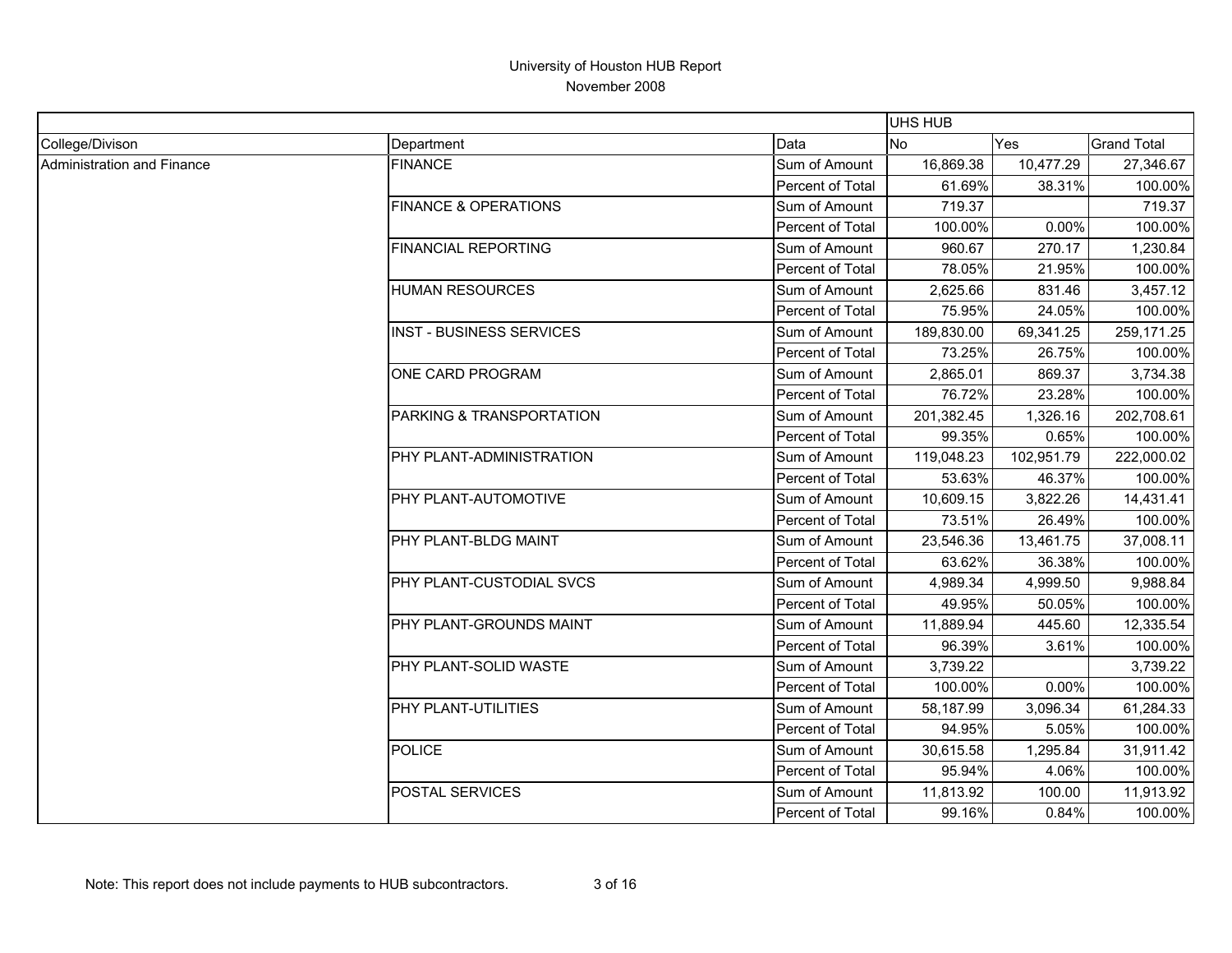|                                             |                                       |                  | <b>UHS HUB</b> |            |                    |
|---------------------------------------------|---------------------------------------|------------------|----------------|------------|--------------------|
| College/Divison                             | Department                            | Data             | No             | Yes        | <b>Grand Total</b> |
| Administration and Finance                  | <b>PRINTING</b>                       | Sum of Amount    | 91,466.78      | 219.34     | 91,686.12          |
|                                             |                                       | Percent of Total | 99.76%         | 0.24%      | 100.00%            |
|                                             | PURCHASED UTILITIES                   | Sum of Amount    | 6,525.00       |            | 6,525.00           |
|                                             |                                       | Percent of Total | 100.00%        | 0.00%      | 100.00%            |
|                                             | <b>STUDENT FINANCIAL SERVICES</b>     | Sum of Amount    | 4,068.69       |            | 4,068.69           |
|                                             |                                       | Percent of Total | 100.00%        | 0.00%      | 100.00%            |
| Administration and Finance Sum of Amount    |                                       |                  | 13,043,663.96  | 687,163.65 | 13,730,827.61      |
| Administration and Finance Percent of Total |                                       |                  | 95.00%         | 5.00%      | 100.00%            |
| Architecture                                | <b>DEAN, ARCHITECTURE</b>             | Sum of Amount    | 96,010.02      | 5,842.70   | 101,852.72         |
|                                             |                                       | Percent of Total | 94.26%         | 5.74%      | 100.00%            |
| Architecture Sum of Amount                  |                                       |                  | 96,010.02      | 5,842.70   | 101,852.72         |
| Architecture Percent of Total               |                                       |                  | 94.26%         | 5.74%      | 100.00%            |
| <b>Athletics</b>                            | INST - INTERCOLLEGIATE ATHLETICS      | Sum of Amount    | 8,243.20       |            | 8,243.20           |
|                                             |                                       | Percent of Total | 100.00%        | $0.00\%$   | 100.00%            |
|                                             | <b>INTERCOLLEGIATE ATHLETICS</b>      | Sum of Amount    | 387,980.10     | 24,576.34  | 412,556.44         |
|                                             |                                       | Percent of Total | 94.04%         | 5.96%      | 100.00%            |
| Athletics Sum of Amount                     |                                       |                  | 396,223.30     | 24,576.34  | 420,799.64         |
| <b>Athletics Percent of Total</b>           |                                       |                  | 94.16%         | 5.84%      | 100.00%            |
| <b>Business Administration</b>              | ACCOUNTANCY AND TAXATION              | Sum of Amount    | 1,026.17       | 3,335.74   | 4,361.91           |
|                                             |                                       | Percent of Total | 23.53%         | 76.47%     | 100.00%            |
|                                             | <b>BAUER CAREER SERVICES CTR</b>      | Sum of Amount    | 13,764.33      | 316.51     | 14,080.84          |
|                                             |                                       | Percent of Total | 97.75%         | 2.25%      | 100.00%            |
|                                             | CTR FOR ENTREPRENEURSHIP & INN        | Sum of Amount    | 3,442.81       | 2,659.65   | 6,102.46           |
|                                             |                                       | Percent of Total | 56.42%         | 43.58%     | 100.00%            |
|                                             | DEAN, BUSINESS ADMINISTRATION         | Sum of Amount    | 69,458.81      | 62,200.67  | 131,659.48         |
|                                             |                                       | Percent of Total | 52.76%         | 47.24%     | 100.00%            |
|                                             | <b>DECISION AND INFORMATION SCIEN</b> | Sum of Amount    | 921.73         | 219.00     | 1,140.73           |
|                                             |                                       | Percent of Total | 80.80%         | 19.20%     | 100.00%            |
|                                             | <b>EXECUTIVE DEGREE PROGRAMS</b>      | Sum of Amount    | 21,005.38      | 10,948.25  | 31,953.63          |
|                                             |                                       | Percent of Total | 65.74%         | 34.26%     | 100.00%            |
|                                             | <b>FINANCE-BUS ADMIN</b>              | Sum of Amount    | 1,503.03       | 1,775.34   | 3,278.37           |
|                                             |                                       | Percent of Total | 45.85%         | 54.15%     | 100.00%            |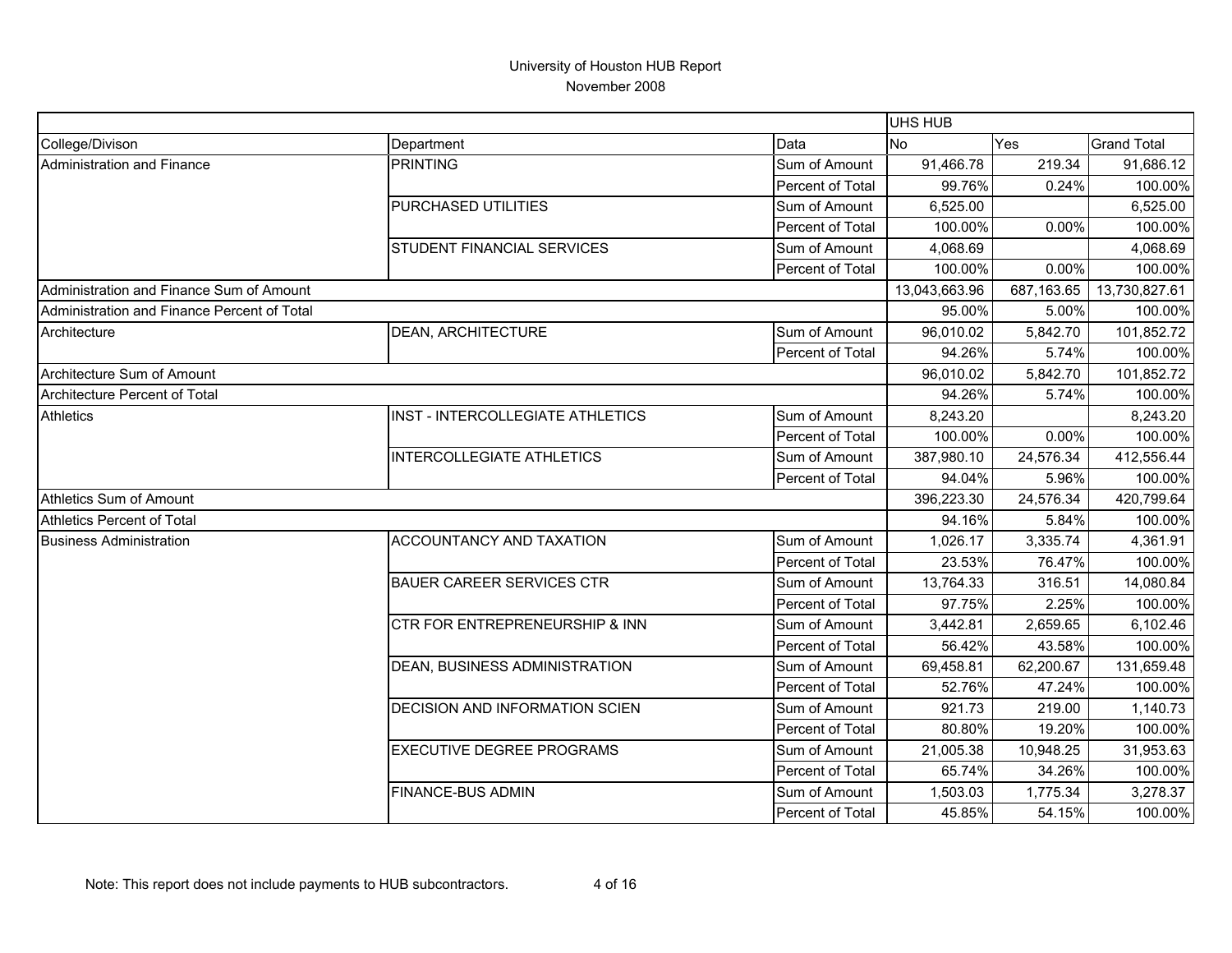|                                          |                                           |                  | <b>UHS HUB</b> |           |                    |
|------------------------------------------|-------------------------------------------|------------------|----------------|-----------|--------------------|
| College/Divison                          | Department                                | Data             | No             | Yes       | <b>Grand Total</b> |
| <b>Business Administration</b>           | <b>MANAGEMENT</b>                         | Sum of Amount    | 2,968.79       | 810.97    | 3,779.76           |
|                                          |                                           | Percent of Total | 78.54%         | 21.46%    | 100.00%            |
|                                          | MARKETING-BUS ADMIN                       | Sum of Amount    | 748.63         | 959.91    | 1,708.54           |
|                                          |                                           | Percent of Total | 43.82%         | 56.18%    | 100.00%            |
|                                          | <b>MBA STUDENT SERVICES CENTER</b>        | Sum of Amount    | 20.00          | 420.51    | 440.51             |
|                                          |                                           | Percent of Total | 4.54%          | 95.46%    | 100.00%            |
|                                          | RESEARCH AND INSTR COMPUTING S            | Sum of Amount    | 11,075.76      | 4,114.90  | 15,190.66          |
|                                          |                                           | Percent of Total | 72.91%         | 27.09%    | 100.00%            |
|                                          | SALES EXCELLENCE INSTITUTE                | Sum of Amount    | 16,024.66      | 442.29    | 16,466.95          |
|                                          |                                           | Percent of Total | 97.31%         | 2.69%     | 100.00%            |
|                                          | SMALL BUSINESS DEV CENTER                 | Sum of Amount    | 9,458.85       | 7,882.10  | 17,340.95          |
|                                          |                                           | Percent of Total | 54.55%         | 45.45%    | 100.00%            |
|                                          | UNDERGRAD BUSINESS PROG                   | Sum of Amount    | 3,066.28       | 154.39    | 3,220.67           |
|                                          |                                           | Percent of Total | 95.21%         | 4.79%     | 100.00%            |
| Business Administration Sum of Amount    |                                           |                  | 154,485.23     | 96,240.23 | 250,725.46         |
| Business Administration Percent of Total |                                           |                  | 61.62%         | 38.38%    | 100.00%            |
| Chancellor/President                     | <b>AFFIRMATIVE ACTION</b>                 | Sum of Amount    | 328.94         | 3,297.08  | 3,626.02           |
|                                          |                                           | Percent of Total | 9.07%          | 90.93%    | 100.00%            |
|                                          | <b>PRESIDENT</b>                          | Sum of Amount    | 111.01         | 955.46    | 1,066.47           |
|                                          |                                           | Percent of Total | 10.41%         | 89.59%    | 100.00%            |
|                                          | <b>STAFF COUNCIL</b>                      | Sum of Amount    | 519.01         |           | 519.01             |
|                                          |                                           | Percent of Total | 100.00%        | 0.00%     | 100.00%            |
| Chancellor/President Sum of Amount       |                                           |                  | 958.96         | 4,252.54  | 5,211.50           |
| Chancellor/President Percent of Total    |                                           |                  | 18.40%         | 81.60%    | 100.00%            |
| Education                                | CENTER FOR INFO TECH IN EDUCATION         | Sum of Amount    | 15,795.43      | 8,750.96  | 24,546.39          |
|                                          |                                           | Percent of Total | 64.35%         | 35.65%    | 100.00%            |
|                                          | <b>CONSISTENCY MGMT &amp; COOP DISCIP</b> | Sum of Amount    | 38,473.11      | 113.90    | 38,587.01          |
|                                          |                                           | Percent of Total | 99.70%         | 0.30%     | 100.00%            |
|                                          | <b>CURRICULUM AND INSTRUCTION</b>         | Sum of Amount    | 18,734.22      | 1,137.18  | 19,871.40          |
|                                          |                                           | Percent of Total | 94.28%         | 5.72%     | 100.00%            |
|                                          | <b>DEAN, EDUCATION</b>                    | Sum of Amount    | 6,924.65       | 1,544.69  | 8,469.34           |
|                                          |                                           | Percent of Total | 81.76%         | 18.24%    | 100.00%            |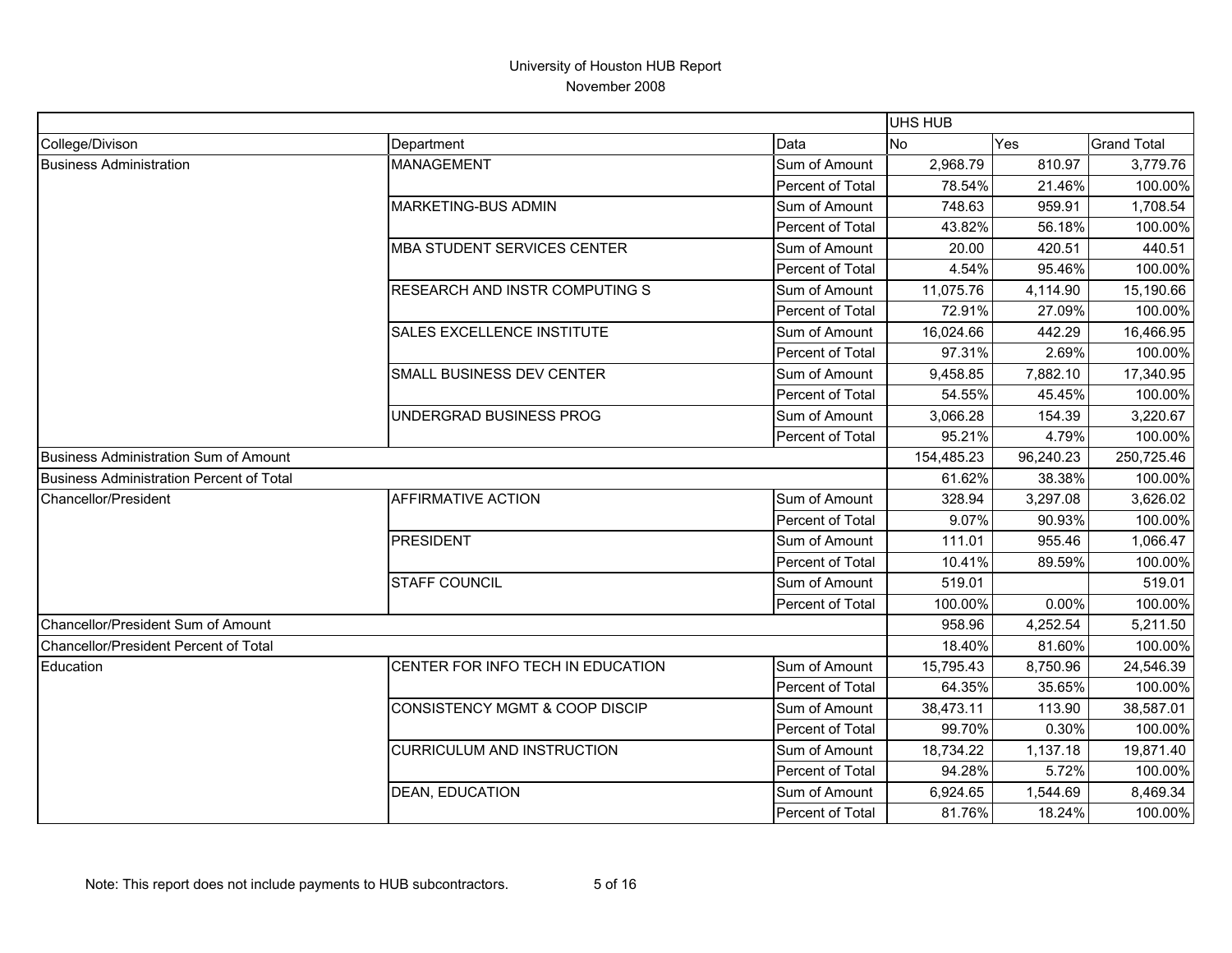|                                   |                                      |                  | UHS HUB    |           |                    |
|-----------------------------------|--------------------------------------|------------------|------------|-----------|--------------------|
| College/Divison                   | Department                           | Data             | <b>No</b>  | Yes       | <b>Grand Total</b> |
| Education                         | EDU. LEADERSHIP & CULTURAL STU       | Sum of Amount    | 71,432.93  | 751.48    | 72,184.41          |
|                                   |                                      | Percent of Total | 98.96%     | 1.04%     | 100.00%            |
|                                   | EDUCATIONAL PSYCHOLOGY               | Sum of Amount    | 730.98     | 3,839.06  | 4,570.04           |
|                                   |                                      | Percent of Total | 16.00%     | 84.00%    | 100.00%            |
|                                   | HEALTH AND HUMAN PERFORMANCE         | Sum of Amount    | 25,585.50  | 2,422.73  | 28,008.23          |
|                                   |                                      | Percent of Total | 91.35%     | 8.65%     | 100.00%            |
|                                   | HUMAN DEVELOPMENT LAB                | Sum of Amount    | 6,186.69   |           | 6,186.69           |
|                                   |                                      | Percent of Total | 100.00%    | 0.00%     | 100.00%            |
|                                   | <b>INSTITUTE FOR URBAN EDUCATION</b> | Sum of Amount    | 205.02     | (55.05)   | 149.97             |
|                                   |                                      | Percent of Total | 136.71%    | $-36.71%$ | 100.00%            |
|                                   | TEACHER EDUCATION AND CERTIFIC       | Sum of Amount    |            | 291.83    | 291.83             |
|                                   |                                      | Percent of Total | 0.00%      | 100.00%   | 100.00%            |
| Education Sum of Amount           |                                      |                  | 184,068.53 | 18,796.78 | 202,865.31         |
| <b>Education Percent of Total</b> |                                      |                  | 90.73%     | 9.27%     | 100.00%            |
| Engineering                       | CENTER FOR NANOMAGNETIC SYSTEM       | Sum of Amount    | 981.59     |           | 981.59             |
|                                   |                                      | Percent of Total | 100.00%    | 0.00%     | 100.00%            |
|                                   | <b>CHEMICAL ENGINEERING</b>          | Sum of Amount    | 172,236.97 | 6,567.03  | 178,804.00         |
|                                   |                                      | Percent of Total | 96.33%     | 3.67%     | 100.00%            |
|                                   | <b>CIVIL ENGINEERING</b>             | Sum of Amount    | 71,816.77  | 8,615.82  | 80,432.59          |
|                                   |                                      | Percent of Total | 89.29%     | 10.71%    | 100.00%            |
|                                   | COMPOSITE ENGR APPLICATIONS CT       | Sum of Amount    | 6,601.55   |           | 6,601.55           |
|                                   |                                      | Percent of Total | 100.00%    | 0.00%     | 100.00%            |
|                                   | <b>COOPERATIVE ENGINEERING</b>       | Sum of Amount    |            | 622.80    | 622.80             |
|                                   |                                      | Percent of Total | 0.00%      | 100.00%   | 100.00%            |
|                                   | CTR FOR INNOVATIVE GROUTING          | Sum of Amount    | 934.98     |           | 934.98             |
|                                   |                                      | Percent of Total | 100.00%    | 0.00%     | 100.00%            |
|                                   | <b>DEAN, ENGINEERING</b>             | Sum of Amount    | 38,828.51  | 2,800.88  | 41,629.39          |
|                                   |                                      | Percent of Total | 93.27%     | 6.73%     | 100.00%            |
|                                   | <b>ELECTRICAL ENGINEERING</b>        | Sum of Amount    | 28,650.99  | 1,867.22  | 30,518.21          |
|                                   |                                      | Percent of Total | 93.88%     | 6.12%     | 100.00%            |
|                                   | <b>ENGINEERING SERVICES</b>          | Sum of Amount    | 3,868.80   | 217.24    | 4,086.04           |
|                                   |                                      | Percent of Total | 94.68%     | 5.32%     | 100.00%            |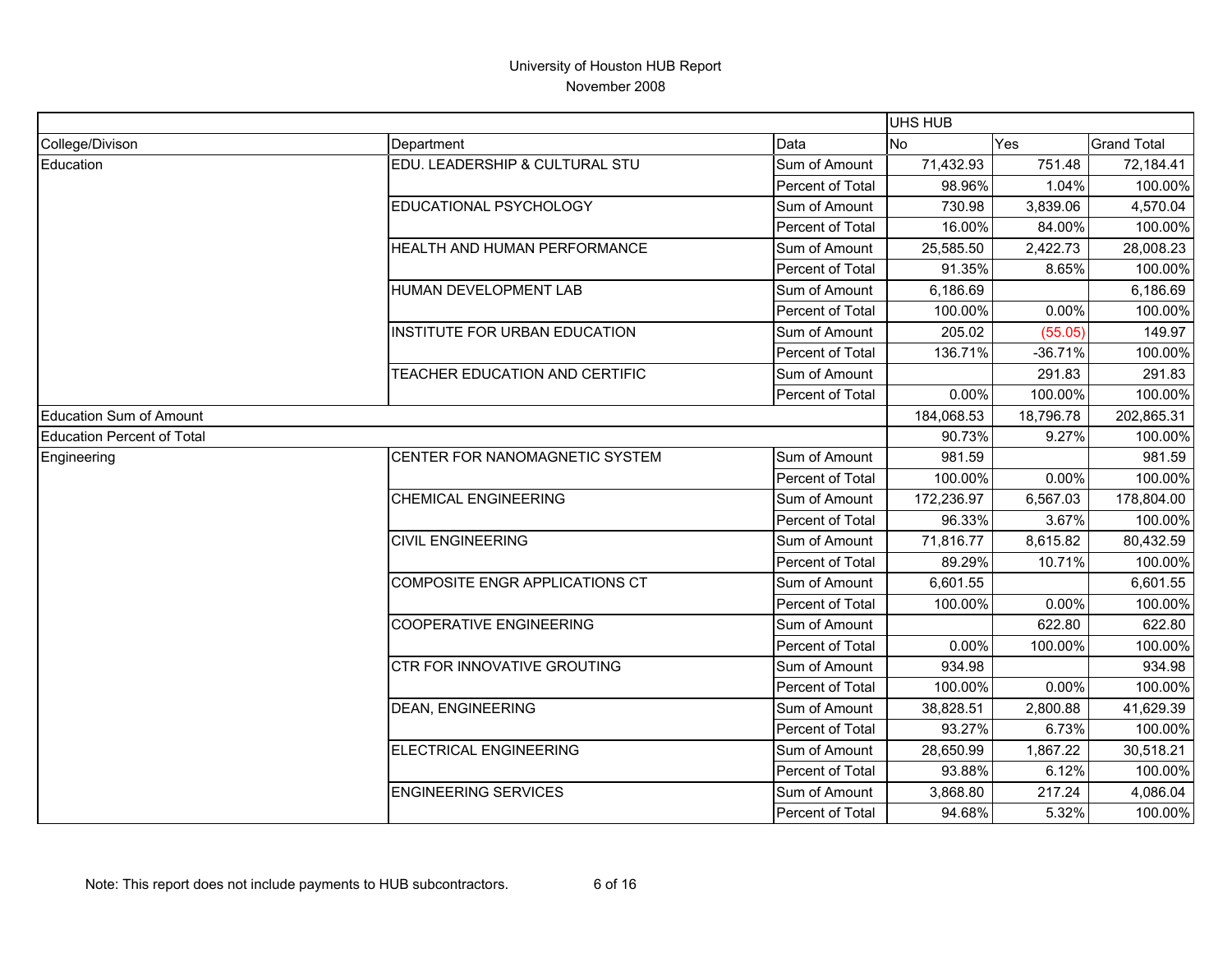|                                                  |                                     |                  | UHS HUB    |           |                    |
|--------------------------------------------------|-------------------------------------|------------------|------------|-----------|--------------------|
| College/Divison                                  | Department                          | Data             | No         | Yes       | <b>Grand Total</b> |
| Engineering                                      | <b>INDUSTRIAL ENGINEERING</b>       | Sum of Amount    | 1,229.78   | 317.50    | 1,547.28           |
|                                                  |                                     | Percent of Total | 79.48%     | 20.52%    | 100.00%            |
|                                                  | MECHANICAL ENGINEERING              | Sum of Amount    | 9,966.62   | 12,663.68 | 22,630.30          |
|                                                  |                                     | Percent of Total | 44.04%     | 55.96%    | 100.00%            |
|                                                  | <b>WIND ENERGY CENTER</b>           | Sum of Amount    | 5,212.99   |           | 5,212.99           |
|                                                  |                                     | Percent of Total | 100.00%    | 0.00%     | 100.00%            |
| Engineering Sum of Amount                        |                                     |                  | 340,329.55 | 33,672.17 | 374,001.72         |
| Engineering Percent of Total                     |                                     |                  | 91.00%     | 9.00%     | 100.00%            |
| <b>Graduate College of Social Work</b>           | ADMISSIONS-GCSW                     | Sum of Amount    | 272.57     |           | 272.57             |
|                                                  |                                     | Percent of Total | 100.00%    | 0.00%     | 100.00%            |
|                                                  | <b>ALUMNI &amp; CAREER SERVICES</b> | Sum of Amount    | 61.25      |           | 61.25              |
|                                                  |                                     | Percent of Total | 100.00%    | 0.00%     | 100.00%            |
|                                                  | <b>DEAN, SOCIAL WORK</b>            | Sum of Amount    | 6,218.93   | 159.37    | 6,378.30           |
|                                                  |                                     | Percent of Total | 97.50%     | 2.50%     | 100.00%            |
|                                                  | <b>FIELD OFFICE</b>                 | Sum of Amount    |            | 100.65    | 100.65             |
|                                                  |                                     | Percent of Total | 0.00%      | 100.00%   | 100.00%            |
|                                                  | <b>GCSW STUDENT SERVICES</b>        | Sum of Amount    |            | 91.48     | 91.48              |
|                                                  |                                     | Percent of Total | $0.00\%$   | 100.00%   | 100.00%            |
|                                                  | JODY WILLIAMS CENTER                | Sum of Amount    |            | 169.75    | 169.75             |
|                                                  |                                     | Percent of Total | $0.00\%$   | 100.00%   | 100.00%            |
|                                                  | LEADERSHIP & CHANGE                 | Sum of Amount    |            | 87.76     | 87.76              |
|                                                  |                                     | Percent of Total | $0.00\%$   | 100.00%   | 100.00%            |
|                                                  | <b>OCP</b>                          | Sum of Amount    | 19,775.71  | 968.51    | 20,744.22          |
|                                                  |                                     | Percent of Total | 95.33%     | 4.67%     | 100.00%            |
|                                                  | <b>ODSPR</b>                        | Sum of Amount    | 1,500.00   | 1,132.53  | 2,632.53           |
|                                                  |                                     | Percent of Total | 56.98%     | 43.02%    | 100.00%            |
|                                                  | PHD PROGRAM                         | Sum of Amount    | 80.73      |           | 80.73              |
|                                                  |                                     | Percent of Total | 100.00%    | 0.00%     | 100.00%            |
| Graduate College of Social Work Sum of Amount    |                                     |                  | 27,909.19  | 2,710.05  | 30,619.24          |
| Graduate College of Social Work Percent of Total |                                     |                  | 91.15%     | 8.85%     | 100.00%            |
| <b>Honors College</b>                            | DEAN, HONORS COLLEGE                | Sum of Amount    | 9,685.56   | 2,391.22  | 12,076.78          |
|                                                  |                                     | Percent of Total | 80.20%     | 19.80%    | 100.00%            |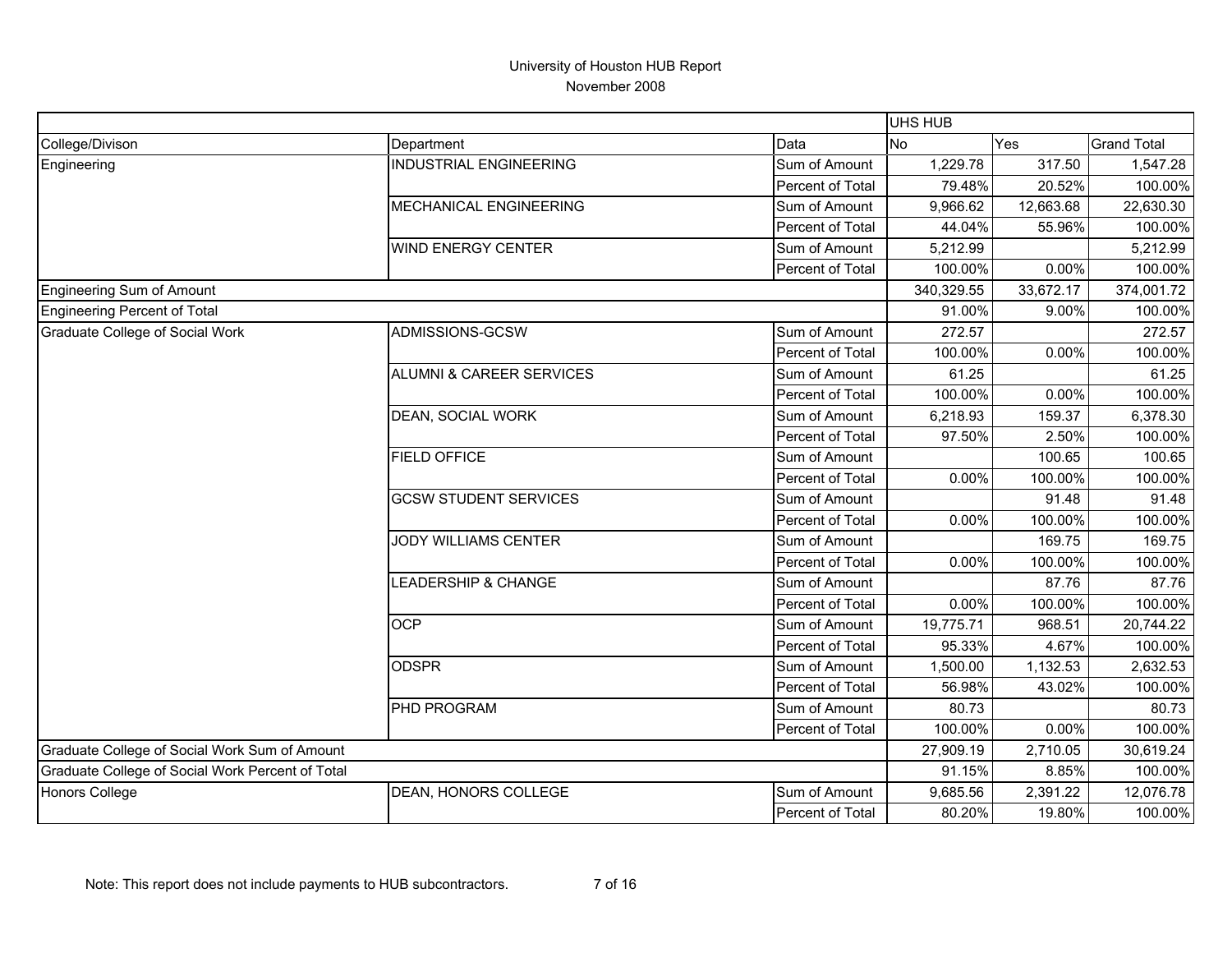|                                                  |                                   |                  | UHS HUB    |          |                    |
|--------------------------------------------------|-----------------------------------|------------------|------------|----------|--------------------|
| College/Divison                                  | Department                        | Data             | <b>No</b>  | Yes      | <b>Grand Total</b> |
| <b>Honors College</b>                            | <b>HOUSTON TEACHERS INSTITUTE</b> | Sum of Amount    | 3,173.75   |          | 3,173.75           |
|                                                  |                                   | Percent of Total | 100.00%    | 0.00%    | 100.00%            |
| Honors College Sum of Amount                     |                                   |                  | 12,859.31  | 2,391.22 | 15,250.53          |
| Honors College Percent of Total                  |                                   |                  | 84.32%     | 15.68%   | 100.00%            |
| Hotel and Restaurant Management                  | DEAN, HOTEL & RESTAURANT MANAG    | Sum of Amount    | 7,703.37   | 371.30   | 8,074.67           |
|                                                  |                                   | Percent of Total | 95.40%     | 4.60%    | 100.00%            |
|                                                  | HOTEL AND RESTAURANT MANAGEMEN    | Sum of Amount    | 328,779.24 | 3,464.91 | 332,244.15         |
|                                                  |                                   | Percent of Total | 98.96%     | 1.04%    | 100.00%            |
| Hotel and Restaurant Management Sum of Amount    |                                   |                  | 336,482.61 | 3,836.21 | 340,318.82         |
| Hotel and Restaurant Management Percent of Total |                                   |                  | 98.87%     | 1.13%    | 100.00%            |
| Law Center                                       | <b>BLAKELEY INSTITUTE</b>         | Sum of Amount    | 2,706.76   | 316.19   | 3,022.95           |
|                                                  |                                   | Percent of Total | 89.54%     | 10.46%   | 100.00%            |
|                                                  | <b>BUSINESS SERVICES, LAW</b>     | Sum of Amount    | 8,502.40   |          | 8,502.40           |
|                                                  |                                   | Percent of Total | 100.00%    | 0.00%    | 100.00%            |
|                                                  | <b>CAREER SERVICES, LAW</b>       | Sum of Amount    | 3,345.10   | 394.02   | 3,739.12           |
|                                                  |                                   | Percent of Total | 89.46%     | 10.54%   | 100.00%            |
|                                                  | DEAN, LAW                         | Sum of Amount    | 2,469.48   | 1,650.77 | 4,120.25           |
|                                                  |                                   | Percent of Total | 59.94%     | 40.06%   | 100.00%            |
|                                                  | EXTERNAL AFFAIRS, LAW             | Sum of Amount    |            | 217.08   | 217.08             |
|                                                  |                                   | Percent of Total | 0.00%      | 100.00%  | 100.00%            |
|                                                  | FACILITIES, LAW                   | Sum of Amount    | 11,715.54  |          | 11,715.54          |
|                                                  |                                   | Percent of Total | 100.00%    | 0.00%    | 100.00%            |
|                                                  | <b>FACULTY SUPPORT LAW</b>        | Sum of Amount    | 7,299.00   | 1,029.33 | 8,328.33           |
|                                                  |                                   | Percent of Total | 87.64%     | 12.36%   | 100.00%            |
|                                                  | HEALTH LAW & POLICY INSTITUTE     | Sum of Amount    | 48.28      | 6,631.71 | 6,679.99           |
|                                                  |                                   | Percent of Total | 0.72%      | 99.28%   | 100.00%            |
|                                                  | <b>IHELG</b>                      | Sum of Amount    | 175.58     |          | 175.58             |
|                                                  |                                   | Percent of Total | 100.00%    | 0.00%    | 100.00%            |
|                                                  | LAW INFORMATION TECHNOLOGY        | Sum of Amount    | 16,398.99  | 170.00   | 16,568.99          |
|                                                  |                                   | Percent of Total | 98.97%     | 1.03%    | 100.00%            |
|                                                  | <b>LAW LIBRARY</b>                | Sum of Amount    | 14,311.96  | 61.64    | 14,373.60          |
|                                                  |                                   | Percent of Total | 99.57%     | 0.43%    | 100.00%            |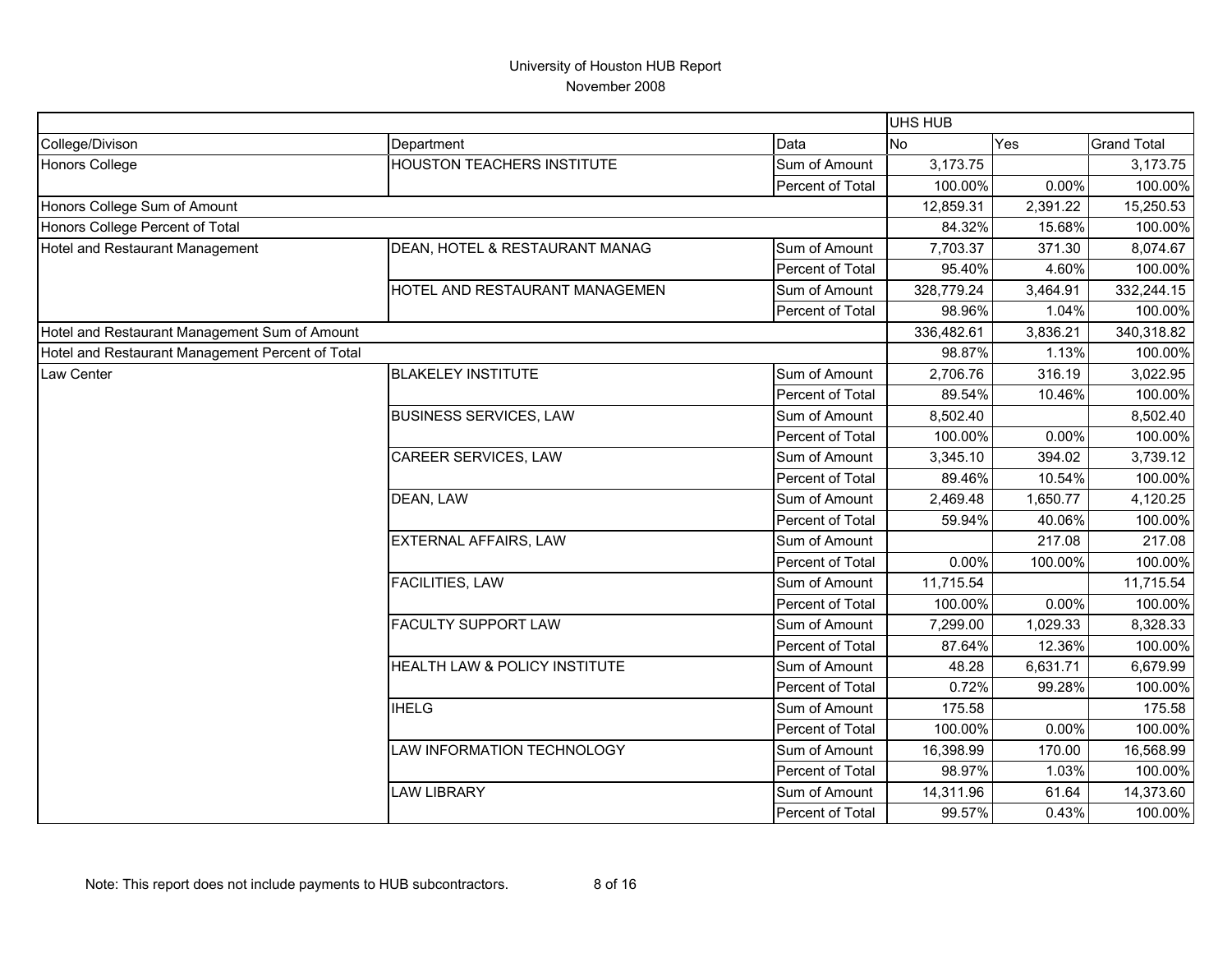|                                         |                                 |                  | UHS HUB   |           |                    |
|-----------------------------------------|---------------------------------|------------------|-----------|-----------|--------------------|
| College/Divison                         | Department                      | Data             | No        | Yes       | <b>Grand Total</b> |
| Law Center                              | LEGAL AID CLINIC, LAW           | Sum of Amount    | 302.79    | 80.22     | 383.01             |
|                                         |                                 | Percent of Total | 79.06%    | 20.94%    | 100.00%            |
|                                         | LEGAL RESEARCH & WRITING, LAW   | Sum of Amount    |           | 669.57    | 669.57             |
|                                         |                                 | Percent of Total | 0.00%     | 100.00%   | 100.00%            |
|                                         | PUBLIC RELS & MARKETING, LAW    | Sum of Amount    | 2,028.00  |           | 2,028.00           |
|                                         |                                 | Percent of Total | 100.00%   | 0.00%     | 100.00%            |
|                                         | STUDENT ORGANIZATION, LAW       | Sum of Amount    | 5,448.12  |           | 5,448.12           |
|                                         |                                 | Percent of Total | 100.00%   | 0.00%     | 100.00%            |
|                                         | STUDENT SERVICES, LAW           | Sum of Amount    | 4,085.15  | 1,603.27  | 5,688.42           |
|                                         |                                 | Percent of Total | 71.82%    | 28.18%    | 100.00%            |
| Law Center Sum of Amount                |                                 |                  | 78,837.15 | 12,823.80 | 91,660.95          |
| Law Center Percent of Total             |                                 |                  | 86.01%    | 13.99%    | 100.00%            |
| <b>Liberal Arts and Social Sciences</b> | <b>AEROSPACE STUDIES</b>        | Sum of Amount    | 1,450.48  | 322.04    | 1,772.52           |
|                                         |                                 | Percent of Total | 81.83%    | 18.17%    | 100.00%            |
|                                         | AFRICAN-AMERICAN STUDIES        | Sum of Amount    | 1,364.60  | 827.44    | 2,192.04           |
|                                         |                                 | Percent of Total | 62.25%    | 37.75%    | 100.00%            |
|                                         | <b>ANTHROPOLOGY</b>             | Sum of Amount    | 121.98    | 157.21    | 279.19             |
|                                         |                                 | Percent of Total | 43.69%    | 56.31%    | 100.00%            |
|                                         | <b>ART</b>                      | Sum of Amount    | 12,655.29 | 1,413.26  | 14,068.55          |
|                                         |                                 | Percent of Total | 89.95%    | 10.05%    | 100.00%            |
|                                         | <b>ARTE PUBLICO</b>             | Sum of Amount    | 50,051.02 | 633.85    | 50,684.87          |
|                                         |                                 | Percent of Total | 98.75%    | 1.25%     | 100.00%            |
|                                         | <b>BAND</b>                     | Sum of Amount    | 4,434.81  |           | 4,434.81           |
|                                         |                                 | Percent of Total | 100.00%   | 0.00%     | 100.00%            |
|                                         | <b>BLAFFER GALLERY</b>          | Sum of Amount    | 89,575.49 | 422.03    | 89,997.52          |
|                                         |                                 | Percent of Total | 99.53%    | 0.47%     | 100.00%            |
|                                         | CENTER FOR PUBLIC POLICY        | Sum of Amount    | 12,159.37 | 302.67    | 12,462.04          |
|                                         |                                 | Percent of Total | 97.57%    | 2.43%     | 100.00%            |
|                                         | <b>COMMUNICATION</b>            | Sum of Amount    | 26,585.42 | 239.23    | 26,824.65          |
|                                         |                                 | Percent of Total | 99.11%    | 0.89%     | 100.00%            |
|                                         | <b>COMMUNICATIONS DISORDERS</b> | Sum of Amount    | 32,694.74 | 1,671.66  | 34,366.40          |
|                                         |                                 | Percent of Total | 95.14%    | 4.86%     | 100.00%            |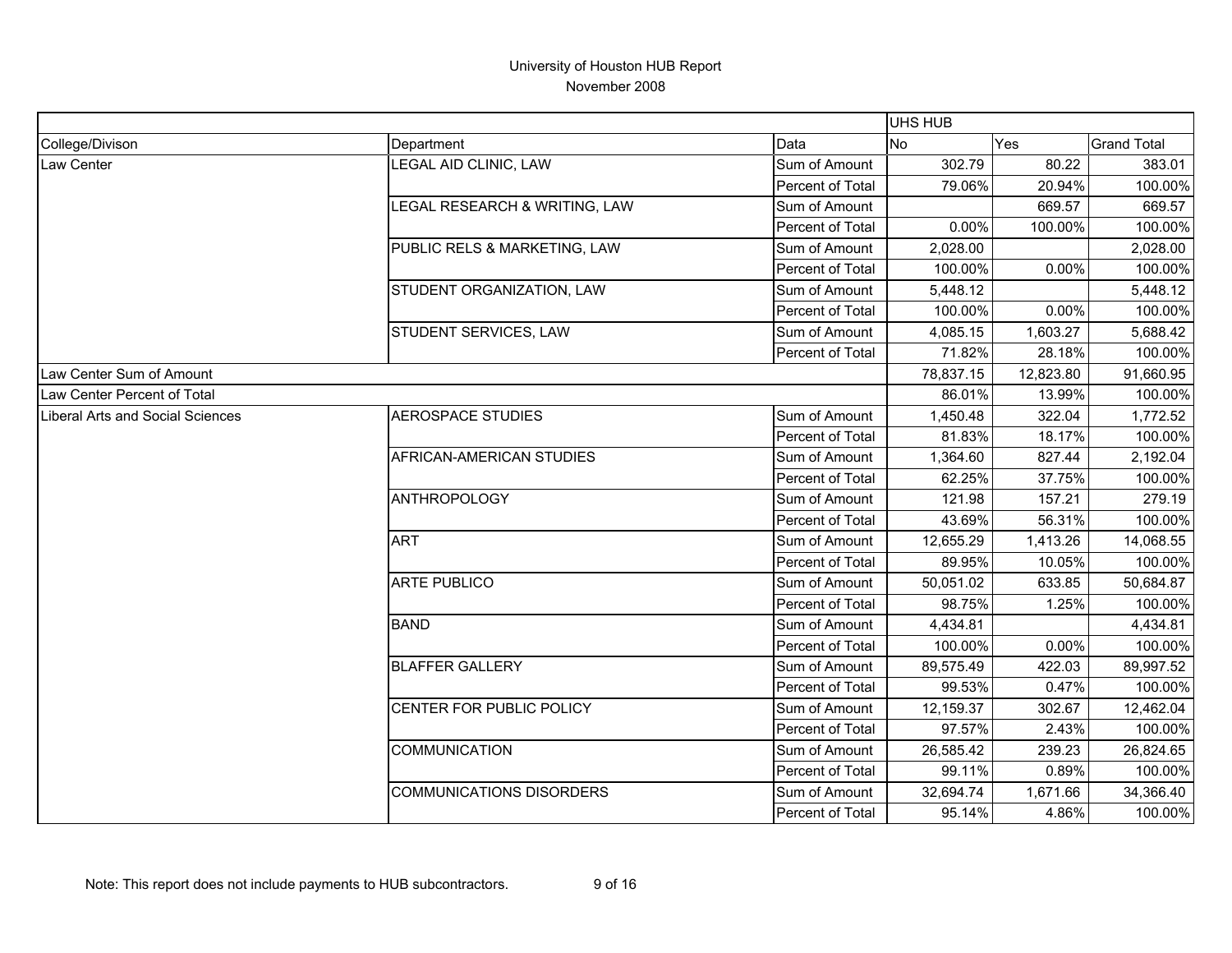|                                         |                                  |                  | <b>UHS HUB</b> |          |                    |
|-----------------------------------------|----------------------------------|------------------|----------------|----------|--------------------|
| College/Divison                         | Department                       | Data             | <b>No</b>      | Yes      | <b>Grand Total</b> |
| <b>Liberal Arts and Social Sciences</b> | <b>CWMCA CENTER FOR THE ARTS</b> | Sum of Amount    | 5,855.59       | 97.53    | 5,953.12           |
|                                         |                                  | Percent of Total | 98.36%         | 1.64%    | 100.00%            |
|                                         | DEAN, LIBERAL ARTS & SOC SCI     | Sum of Amount    | 107,905.67     | 2,169.33 | 110,075.00         |
|                                         |                                  | Percent of Total | 98.03%         | 1.97%    | 100.00%            |
|                                         | <b>ECONOMICS</b>                 | Sum of Amount    | 3,617.52       | 6,950.89 | 10,568.41          |
|                                         |                                  | Percent of Total | 34.23%         | 65.77%   | 100.00%            |
|                                         | <b>ENGLISH</b>                   | Sum of Amount    | 8,718.71       | 8,330.10 | 17,048.81          |
|                                         |                                  | Percent of Total | 51.14%         | 48.86%   | 100.00%            |
|                                         | <b>HISPANIC STUDIES</b>          | Sum of Amount    | 2,370.79       | 953.02   | 3,323.81           |
|                                         |                                  | Percent of Total | 71.33%         | 28.67%   | 100.00%            |
|                                         | <b>HISTORY</b>                   | Sum of Amount    | 4,097.34       | 1,979.90 | 6,077.24           |
|                                         |                                  | Percent of Total | 67.42%         | 32.58%   | 100.00%            |
|                                         | MEXICAN-AMERICAN STUDIES         | Sum of Amount    | 3,320.66       | 161.53   | 3,482.19           |
|                                         |                                  | Percent of Total | 95.36%         | 4.64%    | 100.00%            |
|                                         | MODERN AND CLASSICAL LANGUAGES   | Sum of Amount    | 2,526.52       | 302.28   | 2,828.80           |
|                                         |                                  | Percent of Total | 89.31%         | 10.69%   | 100.00%            |
|                                         | <b>MUSIC</b>                     | Sum of Amount    | 59,814.16      | 4,344.51 | 64,158.67          |
|                                         |                                  | Percent of Total | 93.23%         | 6.77%    | 100.00%            |
|                                         | PHILOSOPHY                       | Sum of Amount    | 67.61          | 202.08   | 269.69             |
|                                         |                                  | Percent of Total | 25.07%         | 74.93%   | 100.00%            |
|                                         | POLITICAL SCIENCE                | Sum of Amount    | 1,440.99       | 1,895.17 | 3,336.16           |
|                                         |                                  | Percent of Total | 43.19%         | 56.81%   | 100.00%            |
|                                         | PSYCHOLOGY                       | Sum of Amount    | 12,606.86      | 3,679.55 | 16,286.41          |
|                                         |                                  | Percent of Total | 77.41%         | 22.59%   | 100.00%            |
|                                         | SOCIOLOGY                        | Sum of Amount    | 561.60         | 2,381.68 | 2,943.28           |
|                                         |                                  | Percent of Total | 19.08%         | 80.92%   | 100.00%            |
|                                         | <b>THEATRE</b>                   | Sum of Amount    | 56,682.22      | 1,053.90 | 57,736.12          |
|                                         |                                  | Percent of Total | 98.17%         | 1.83%    | 100.00%            |
|                                         | <b>WOMEN'S STUDIES PROGRAM</b>   | Sum of Amount    | 1,335.14       | 25.07    | 1,360.21           |
|                                         |                                  | Percent of Total | 98.16%         | 1.84%    | 100.00%            |
|                                         | <b>WRITING CENTER</b>            | Sum of Amount    | 2,224.56       | 267.79   | 2,492.35           |
|                                         |                                  | Percent of Total | 89.26%         | 10.74%   | 100.00%            |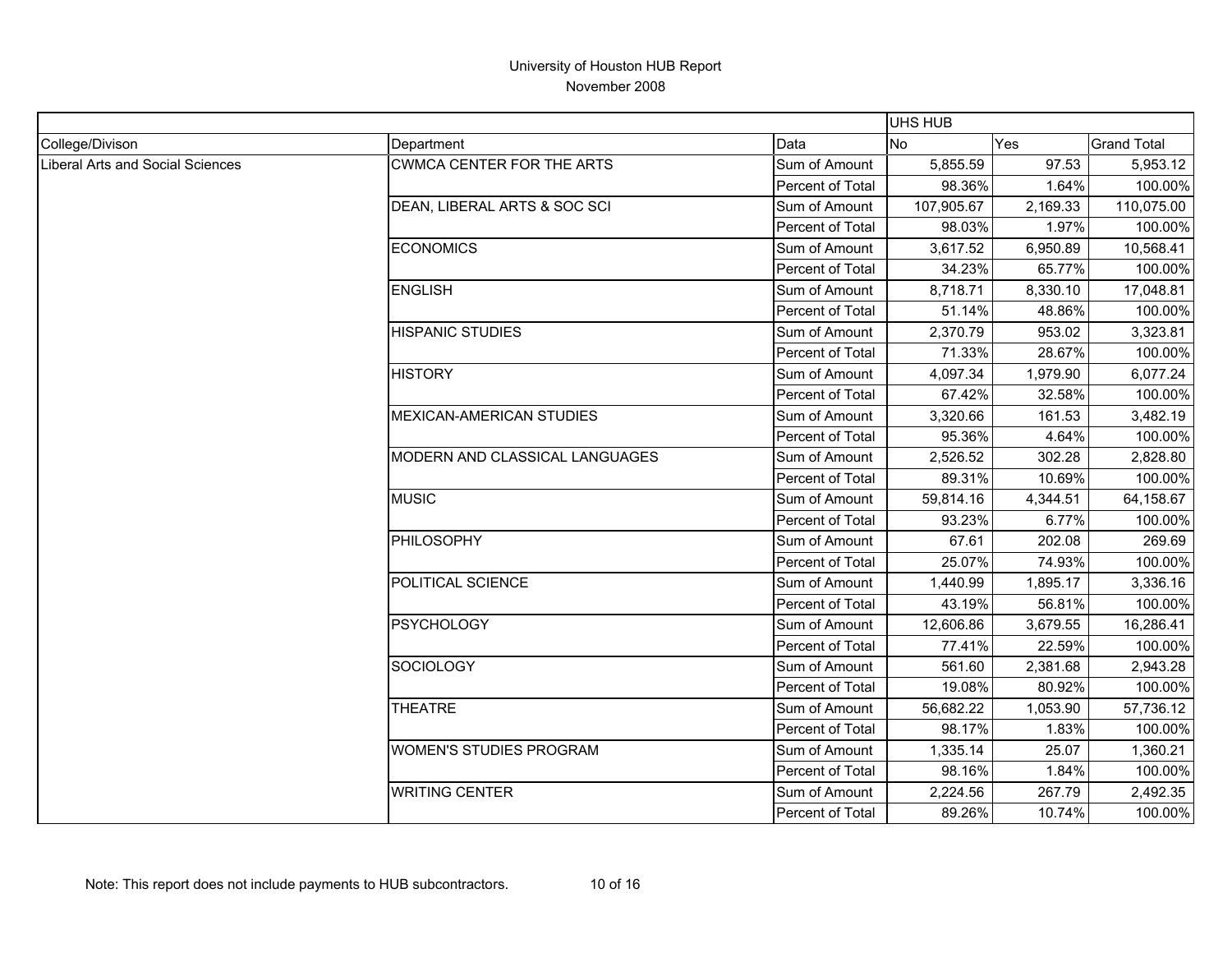|                                                   |                                       |                  | UHS HUB    |            |                    |
|---------------------------------------------------|---------------------------------------|------------------|------------|------------|--------------------|
| College/Divison                                   | Department                            | Data             | <b>No</b>  | Yes        | <b>Grand Total</b> |
| Liberal Arts and Social Sciences Sum of Amount    |                                       |                  | 504,239.14 | 40,783.72  | 545,022.86         |
| Liberal Arts and Social Sciences Percent of Total |                                       |                  | 92.52%     | 7.48%      | 100.00%            |
| Library                                           | <b>UNIVERSITY LIBRARIES</b>           | Sum of Amount    | 196,973.78 | 32,961.95  | 229,935.73         |
|                                                   |                                       | Percent of Total | 85.66%     | 14.34%     | 100.00%            |
| Library Sum of Amount                             |                                       | 196,973.78       | 32,961.95  | 229,935.73 |                    |
| <b>Library Percent of Total</b>                   |                                       |                  | 85.66%     | 14.34%     | 100.00%            |
| <b>Natural Science and Mathematics</b>            | <b>BIOLOGY &amp; BIOCHEMISTRY</b>     | Sum of Amount    | 88,700.34  | 12,576.84  | 101,277.18         |
|                                                   |                                       | Percent of Total | 87.58%     | 12.42%     | 100.00%            |
|                                                   | <b>CAGE INSTITUTE</b>                 | Sum of Amount    | 68.25      |            | 68.25              |
|                                                   |                                       | Percent of Total | 100.00%    | 0.00%      | 100.00%            |
|                                                   | <b>CHEMISTRY</b>                      | Sum of Amount    | 227,985.01 | 146,422.45 | 374,407.46         |
|                                                   |                                       | Percent of Total | 60.89%     | 39.11%     | 100.00%            |
|                                                   | <b>COMPUTER SCIENCE</b>               | Sum of Amount    | 7,694.58   | 1,270.46   | 8,965.04           |
|                                                   |                                       | Percent of Total | 85.83%     | 14.17%     | 100.00%            |
|                                                   | DEAN, NATURAL SCIENCE & MATHE         | Sum of Amount    | 17,847.25  | 1,130.84   | 18,978.09          |
|                                                   |                                       | Percent of Total | 94.04%     | 5.96%      | 100.00%            |
|                                                   | <b>EARTH AND ATMOSPHERIC SCIENCES</b> | Sum of Amount    | 33,559.87  | 9,206.91   | 42,766.78          |
|                                                   |                                       | Percent of Total | 78.47%     | 21.53%     | 100.00%            |
|                                                   | <b>IMAQS</b>                          | Sum of Amount    | 2,851.22   | 82.56      | 2,933.78           |
|                                                   |                                       | Percent of Total | 97.19%     | 2.81%      | 100.00%            |
|                                                   | <b>MATHEMATICS</b>                    | Sum of Amount    | 34,712.44  | 2,148.32   | 36,860.76          |
|                                                   |                                       | Percent of Total | 94.17%     | 5.83%      | 100.00%            |
|                                                   | <b>PHYSICS</b>                        | Sum of Amount    | 67,323.84  | 3,411.18   | 70,735.02          |
|                                                   |                                       | Percent of Total | 95.18%     | 4.82%      | 100.00%            |
| Natural Science and Mathematics Sum of Amount     |                                       |                  | 480,742.80 | 176,249.56 | 656,992.36         |
| Natural Science and Mathematics Percent of Total  |                                       |                  | 73.17%     | 26.83%     | 100.00%            |
| Optometry                                         | DEAN, OPTOMETRY                       | Sum of Amount    | 53,536.33  | 10,885.55  | 64,421.88          |
|                                                   |                                       | Percent of Total | 83.10%     | 16.90%     | 100.00%            |
|                                                   | OPT VISION SCIENCES                   | Sum of Amount    | 61,901.15  | 35.20      | 61,936.35          |
|                                                   |                                       | Percent of Total | 99.94%     | 0.06%      | 100.00%            |
|                                                   | OPTOMETRY CLINIC                      | Sum of Amount    | 42,690.79  | 1,584.36   | 44,275.15          |
|                                                   |                                       | Percent of Total | 96.42%     | 3.58%      | 100.00%            |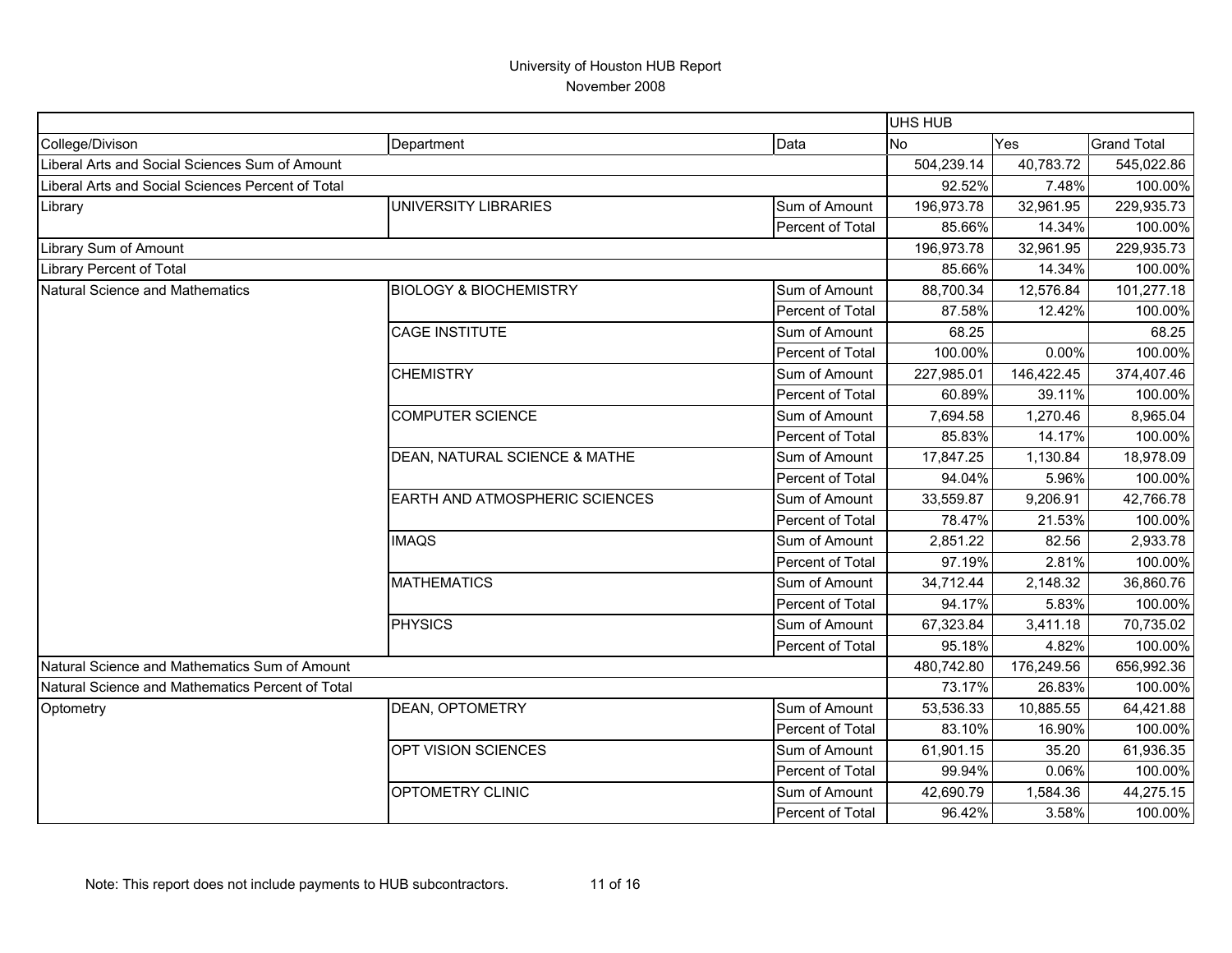|                                                                                                                                                                                                                                                                                                                                 |                                 |                  | UHS HUB    |           |                    |
|---------------------------------------------------------------------------------------------------------------------------------------------------------------------------------------------------------------------------------------------------------------------------------------------------------------------------------|---------------------------------|------------------|------------|-----------|--------------------|
|                                                                                                                                                                                                                                                                                                                                 | Department                      | Data             | <b>No</b>  | Yes       | <b>Grand Total</b> |
| Optometry Sum of Amount                                                                                                                                                                                                                                                                                                         |                                 |                  | 158,128.27 | 12,505.11 | 170,633.38         |
| College/Divison<br>Optometry Percent of Total<br><b>CLINICAL PHARMACY &amp; ADMINISTRA</b><br>Pharmacy<br><b>DEAN, PHARMACY</b><br>INSTITUTE FOR DRUG EDUCATION<br>INSTITUTE OF COMMUNITY HEALTH<br>PHARMACOLOGICAL & PHARMACEUTIC<br>Pharmacy Sum of Amount<br>Pharmacy Percent of Total<br>ANIMAL CARE OPERATIONS<br>Research |                                 |                  | 92.67%     | 7.33%     | 100.00%            |
|                                                                                                                                                                                                                                                                                                                                 |                                 | Sum of Amount    | 6,521.11   | 1,066.96  | 7,588.07           |
|                                                                                                                                                                                                                                                                                                                                 |                                 | Percent of Total | 85.94%     | 14.06%    | 100.00%            |
|                                                                                                                                                                                                                                                                                                                                 |                                 | Sum of Amount    | 37,499.76  | 6,197.19  | 43,696.95          |
|                                                                                                                                                                                                                                                                                                                                 |                                 | Percent of Total | 85.82%     | 14.18%    | 100.00%            |
|                                                                                                                                                                                                                                                                                                                                 |                                 | Sum of Amount    | 1,666.55   |           | 1,666.55           |
|                                                                                                                                                                                                                                                                                                                                 |                                 | Percent of Total | 100.00%    | 0.00%     | 100.00%            |
|                                                                                                                                                                                                                                                                                                                                 |                                 | Sum of Amount    |            | 307.99    | 307.99             |
|                                                                                                                                                                                                                                                                                                                                 |                                 | Percent of Total | 0.00%      | 100.00%   | 100.00%            |
|                                                                                                                                                                                                                                                                                                                                 |                                 | Sum of Amount    | 376,741.27 | 7,018.99  | 383,760.26         |
|                                                                                                                                                                                                                                                                                                                                 |                                 | Percent of Total | 98.17%     | 1.83%     | 100.00%            |
|                                                                                                                                                                                                                                                                                                                                 |                                 |                  | 422,428.69 | 14,591.13 | 437,019.82         |
|                                                                                                                                                                                                                                                                                                                                 |                                 |                  | 96.66%     | 3.34%     | 100.00%            |
|                                                                                                                                                                                                                                                                                                                                 |                                 | Sum of Amount    | 11,515.15  | 3,783.25  | 15,298.40          |
|                                                                                                                                                                                                                                                                                                                                 |                                 | Percent of Total | 75.27%     | 24.73%    | 100.00%            |
|                                                                                                                                                                                                                                                                                                                                 | CENTER FOR ADVANCED MATERIALS   | Sum of Amount    | 11,865.69  |           | 11,865.69          |
|                                                                                                                                                                                                                                                                                                                                 |                                 | Percent of Total | 100.00%    | 0.00%     | 100.00%            |
|                                                                                                                                                                                                                                                                                                                                 | CENTER FOR MATERIALS CHEMISTRY  | Sum of Amount    | 1,070.17   | 114.99    | 1,185.16           |
|                                                                                                                                                                                                                                                                                                                                 |                                 | Percent of Total | 90.30%     | 9.70%     | 100.00%            |
|                                                                                                                                                                                                                                                                                                                                 | <b>GRANTS AND CONTRACTS</b>     | Sum of Amount    | 712.58     | 346.67    | 1,059.25           |
|                                                                                                                                                                                                                                                                                                                                 |                                 | Percent of Total | 67.27%     | 32.73%    | 100.00%            |
|                                                                                                                                                                                                                                                                                                                                 | <b>HOUSTON COASTAL CENTER</b>   | Sum of Amount    | 200.94     |           | 200.94             |
|                                                                                                                                                                                                                                                                                                                                 |                                 | Percent of Total | 100.00%    | 0.00%     | 100.00%            |
|                                                                                                                                                                                                                                                                                                                                 | INSTITUTE FOR MOLECULAR DESIGN  | Sum of Amount    | 4,834.94   |           | 4,834.94           |
|                                                                                                                                                                                                                                                                                                                                 |                                 | Percent of Total | 100.00%    | 0.00%     | 100.00%            |
|                                                                                                                                                                                                                                                                                                                                 | OFFICE OF TECHNOLOGY MANAGEMEN  | Sum of Amount    | 25,749.63  |           | 25,749.63          |
|                                                                                                                                                                                                                                                                                                                                 |                                 | Percent of Total | 100.00%    | 0.00%     | 100.00%            |
|                                                                                                                                                                                                                                                                                                                                 | <b>RESEARCH DIVISION OFFICE</b> | Sum of Amount    | 1,016.98   | 26,709.11 | 27,726.09          |
|                                                                                                                                                                                                                                                                                                                                 |                                 | Percent of Total | 3.67%      | 96.33%    | 100.00%            |
|                                                                                                                                                                                                                                                                                                                                 | RESEARCH FINANCIAL SERVICES     | Sum of Amount    | 263.62     | 18.00     | 281.62             |
|                                                                                                                                                                                                                                                                                                                                 |                                 | Percent of Total | 93.61%     | 6.39%     | 100.00%            |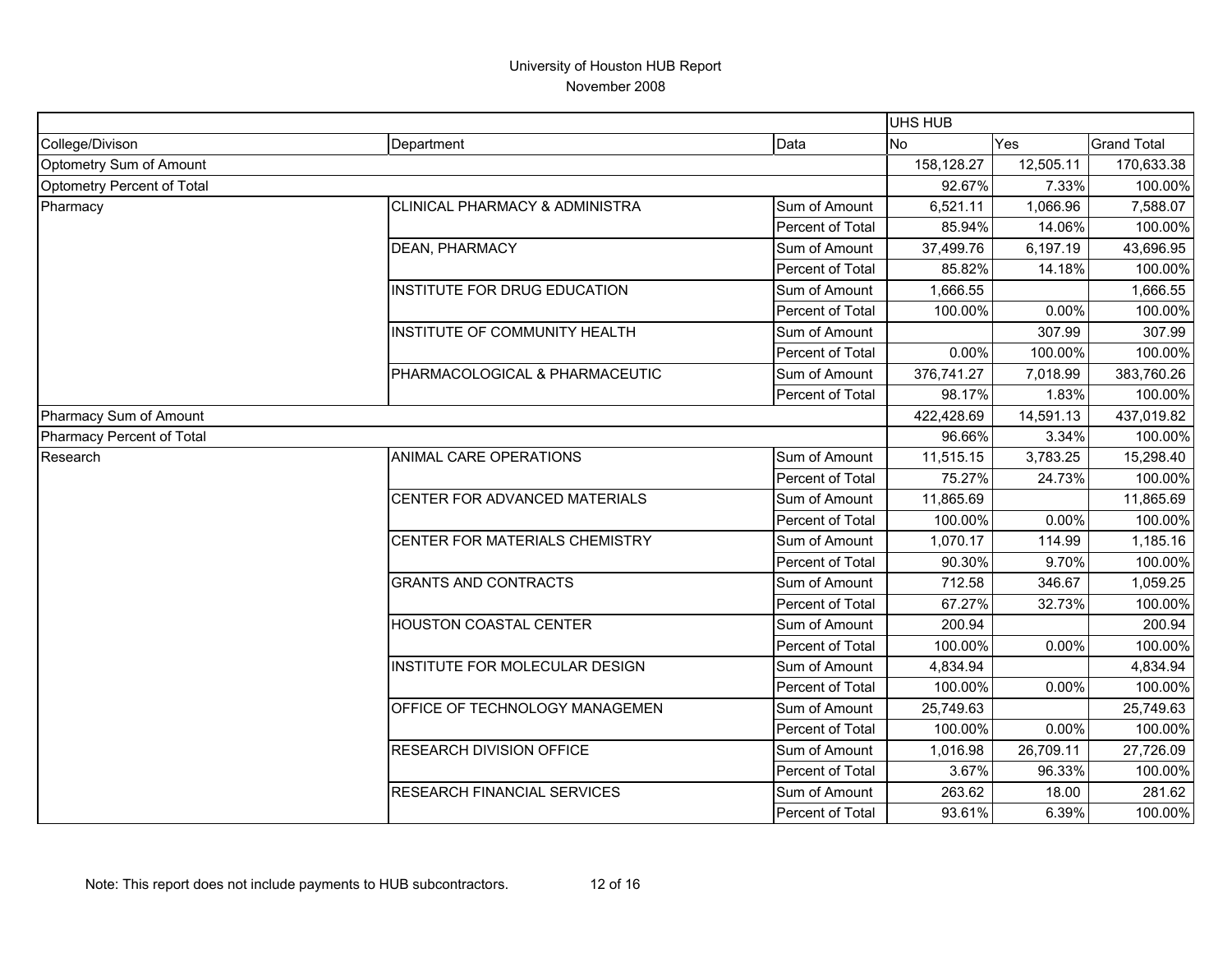|                           |                                    |                  | UHS HUB    |           |                    |
|---------------------------|------------------------------------|------------------|------------|-----------|--------------------|
| College/Divison           | Department                         | Data             | <b>No</b>  | Yes       | <b>Grand Total</b> |
| Research                  | <b>RESEARCH INFORMATION CENTER</b> | Sum of Amount    | 4,797.87   | 4,105.72  | 8,903.59           |
|                           |                                    | Percent of Total | 53.89%     | 46.11%    | 100.00%            |
|                           | RESEARCH POLICIES/COMP/COMMITT     | Sum of Amount    | 137.94     | 182.16    | 320.10             |
|                           |                                    | Percent of Total | 43.09%     | 56.91%    | 100.00%            |
|                           | <b>RESEARCH SERVICES</b>           | Sum of Amount    | 201.65     | 631.99    | 833.64             |
|                           |                                    | Percent of Total | 24.19%     | 75.81%    | 100.00%            |
|                           | SPACE VACUUM EPITAXY CENTER        | Sum of Amount    | 1,614.63   |           | 1,614.63           |
|                           |                                    | Percent of Total | 100.00%    | 0.00%     | 100.00%            |
|                           | <b>TCSUH</b>                       | Sum of Amount    | 67,117.94  | 6,069.81  | 73,187.75          |
|                           |                                    | Percent of Total | 91.71%     | 8.29%     | 100.00%            |
|                           | <b>TIMES</b>                       | Sum of Amount    | 6,344.88   | 359.19    | 6,704.07           |
|                           |                                    | Percent of Total | 94.64%     | 5.36%     | 100.00%            |
|                           | TX LEARNING/COMPUTATIONAL CTR      | Sum of Amount    | 31,360.87  | 12,303.05 | 43,663.92          |
|                           |                                    | Percent of Total | 71.82%     | 28.18%    | 100.00%            |
| Research Sum of Amount    |                                    |                  | 168,805.48 | 54,623.94 | 223,429.42         |
| Research Percent of Total |                                    |                  | 75.55%     | 24.45%    | 100.00%            |
| <b>Student Affairs</b>    | <b>CAMPUS ACTIVITIES</b>           | Sum of Amount    | 35,962.09  | 952.46    | 36,914.55          |
|                           |                                    | Percent of Total | 97.42%     | 2.58%     | 100.00%            |
|                           | <b>CAMPUS RECREATION</b>           | Sum of Amount    | 48,576.51  | 7,442.89  | 56,019.40          |
|                           |                                    | Percent of Total | 86.71%     | 13.29%    | 100.00%            |
|                           | CENTER FOR STUDENTS W/DISABILI     | Sum of Amount    | 57,883.49  | 4,029.51  | 61,913.00          |
|                           |                                    | Percent of Total | 93.49%     | 6.51%     | 100.00%            |
|                           | CHILD CARE CENTER                  | Sum of Amount    | 8,970.01   | 153.46    | 9,123.47           |
|                           |                                    | Percent of Total | 98.32%     | 1.68%     | 100.00%            |
|                           | COUNSELING AND PSYCH SVCS          | Sum of Amount    | 493.93     | 734.38    | 1,228.31           |
|                           |                                    | Percent of Total | 40.21%     | 59.79%    | 100.00%            |
|                           | <b>DEAN OF STUDENTS</b>            | Sum of Amount    | 3,826.93   |           | 3,826.93           |
|                           |                                    | Percent of Total | 100.00%    | 0.00%     | 100.00%            |
|                           | INT'L STUDENT & SCHOLAR SERVIC     | Sum of Amount    | 1,651.50   | 419.36    | 2,070.86           |
|                           |                                    | Percent of Total | 79.75%     | 20.25%    | 100.00%            |
|                           | LEARNING AND ASSESSMENT SVCS       | Sum of Amount    | 2,230.41   | 2,968.06  | 5,198.47           |
|                           |                                    | Percent of Total | 42.91%     | 57.09%    | 100.00%            |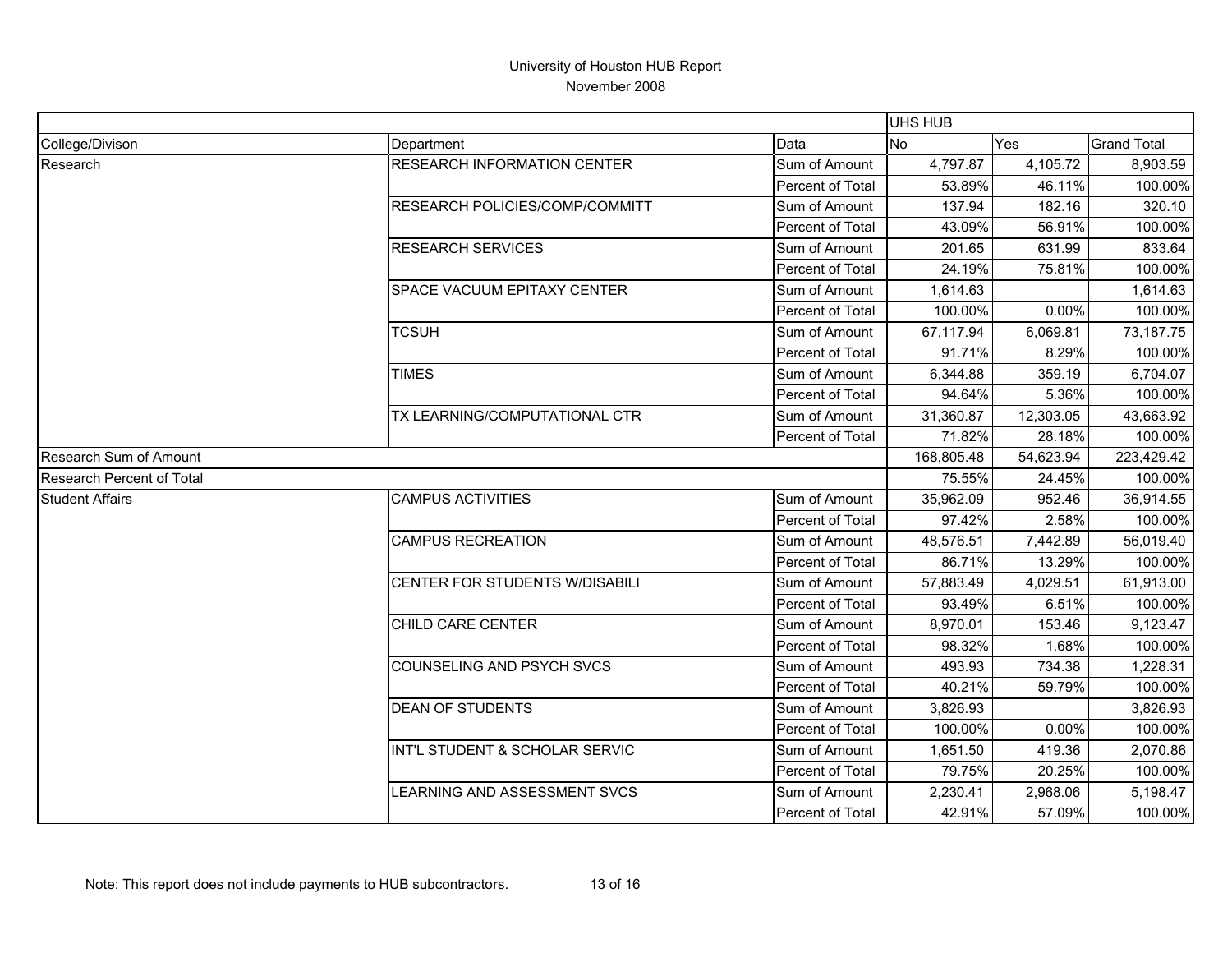|                                  |                                       |                  | <b>UHS HUB</b> |           |                    |
|----------------------------------|---------------------------------------|------------------|----------------|-----------|--------------------|
| College/Divison                  | Department                            | Data             | No             | Yes       | <b>Grand Total</b> |
| <b>Student Affairs</b>           | LEARNING SUPPORT SERVICES             | Sum of Amount    | 588.22         | 335.27    | 923.49             |
|                                  |                                       | Percent of Total | 63.70%         | 36.30%    | 100.00%            |
|                                  | <b>RELIGION CENTER</b>                | Sum of Amount    |                | 319.95    | 319.95             |
|                                  |                                       | Percent of Total | 0.00%          | 100.00%   | 100.00%            |
|                                  | <b>RESIDENTIAL LIFE &amp; HOUSING</b> | Sum of Amount    | 85,216.55      | 13,581.83 | 98,798.38          |
|                                  |                                       | Percent of Total | 86.25%         | 13.75%    | 100.00%            |
|                                  | <b>STUDENT AFFAIRS</b>                | Sum of Amount    | 8,268.45       | 628.90    | 8,897.35           |
|                                  |                                       | Percent of Total | 92.93%         | 7.07%     | 100.00%            |
|                                  | STUDENT HEALTH CENTER                 | Sum of Amount    | 26,717.40      | 5,583.40  | 32,300.80          |
|                                  |                                       | Percent of Total | 82.71%         | 17.29%    | 100.00%            |
|                                  | <b>STUDENT PHARMACY</b>               | Sum of Amount    | 1,358.00       | 27.32     | 1,385.32           |
|                                  |                                       | Percent of Total | 98.03%         | 1.97%     | 100.00%            |
|                                  | <b>STUDENT PUBLICATIONS</b>           | Sum of Amount    | 2,125.46       | 1,377.26  | 3,502.72           |
|                                  |                                       | Percent of Total | 60.68%         | 39.32%    | 100.00%            |
|                                  | UNIVERSITY CAREER SERVICES            | Sum of Amount    | 9,148.54       |           | 9,148.54           |
|                                  |                                       | Percent of Total | 100.00%        | 0.00%     | 100.00%            |
|                                  | UNIVERSITY CENTER                     | Sum of Amount    | 132,440.38     | 6,322.88  | 138,763.26         |
|                                  |                                       | Percent of Total | 95.44%         | 4.56%     | 100.00%            |
|                                  | UNIVERSITY TESTING SERVICES           | Sum of Amount    | 4,935.23       | 1,938.88  | 6,874.11           |
|                                  |                                       | Percent of Total | 71.79%         | 28.21%    | 100.00%            |
|                                  | <b>URBAN EXPERIENCE VPSA</b>          | Sum of Amount    | 425.12         | 660.61    | 1,085.73           |
|                                  |                                       | Percent of Total | 39.16%         | 60.84%    | 100.00%            |
|                                  | <b>VETERAN SERVICES</b>               | Sum of Amount    | 51.25          |           | 51.25              |
|                                  |                                       | Percent of Total | 100.00%        | 0.00%     | 100.00%            |
| Student Affairs Sum of Amount    |                                       |                  | 430,869.47     | 47,476.42 | 478,345.89         |
| Student Affairs Percent of Total |                                       | 90.07%           | 9.93%          | 100.00%   |                    |
| Technology                       | CENTER FOR FUTURE OF HEALTH           | Sum of Amount    | 112.37         |           | 112.37             |
|                                  |                                       | Percent of Total | 100.00%        | 0.00%     | 100.00%            |
|                                  | CENTER FOR LIFE SCIENCES TECH         | Sum of Amount    | 2,352.97       |           | 2,352.97           |
|                                  |                                       | Percent of Total | 100.00%        | 0.00%     | 100.00%            |
|                                  | DEAN, TECHNOLOGY                      | Sum of Amount    | 8,554.80       | 24,957.84 | 33,512.64          |
|                                  |                                       | Percent of Total | 25.53%         | 74.47%    | 100.00%            |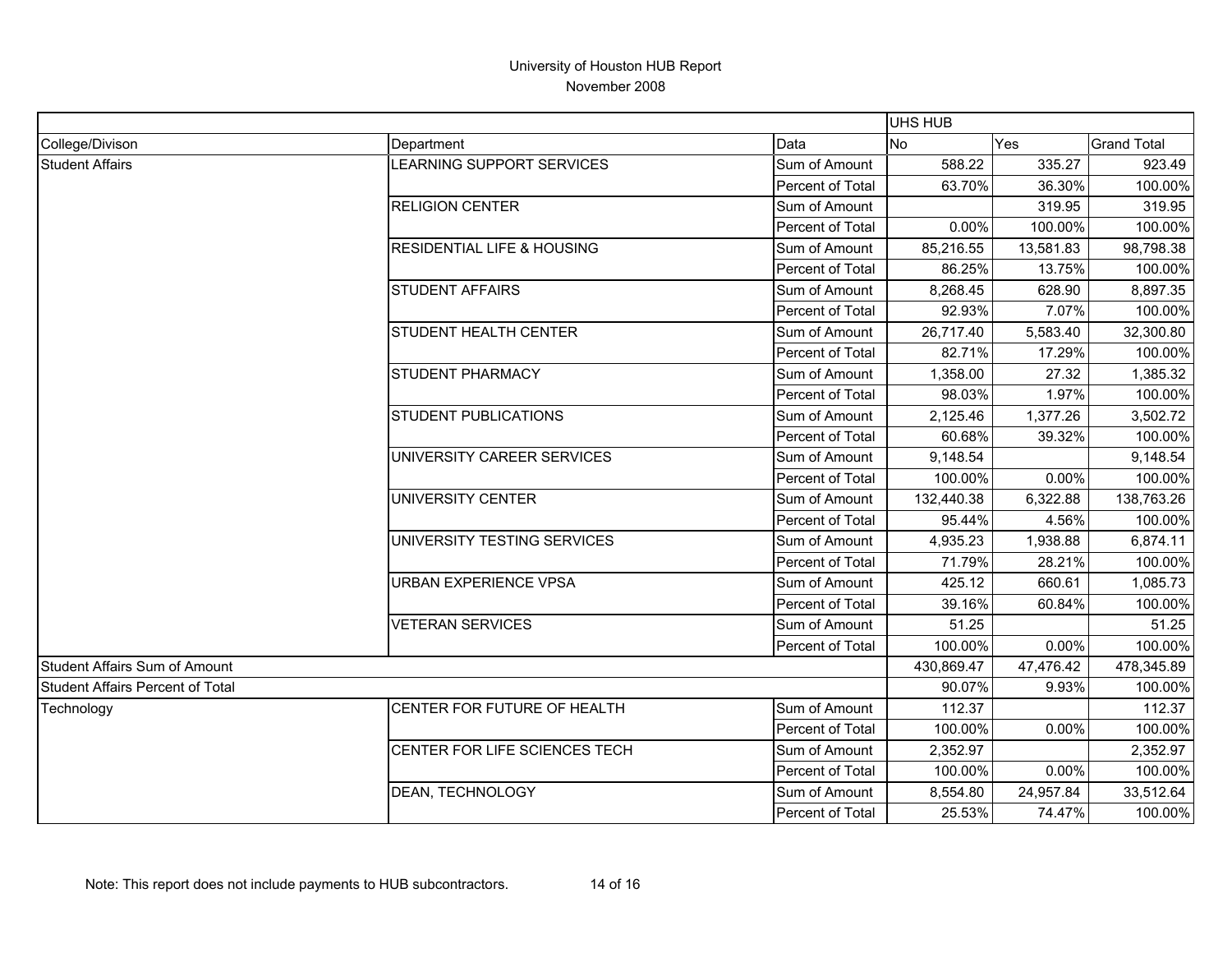|                                    |                                         |                  | <b>UHS HUB</b> |           |                    |
|------------------------------------|-----------------------------------------|------------------|----------------|-----------|--------------------|
| College/Divison                    | Department                              | Data             | <b>No</b>      | Yes       | <b>Grand Total</b> |
| Technology                         | <b>ENGINEERING TECHNOLOGY</b>           | Sum of Amount    | 8,926.52       | 3,922.73  | 12,849.25          |
|                                    |                                         | Percent of Total | 69.47%         | 30.53%    | 100.00%            |
|                                    | HUMAN DEVELOP AND CONSUMER SCI          | Sum of Amount    | 5,283.22       | 922.49    | 6,205.71           |
|                                    |                                         | Percent of Total | 85.13%         | 14.87%    | 100.00%            |
|                                    | <b>INFORMATION &amp; LOGISTICS TECH</b> | Sum of Amount    | 1,748.86       | 5,072.05  | 6,820.91           |
|                                    |                                         | Percent of Total | 25.64%         | 74.36%    | 100.00%            |
|                                    | <b>TMAC</b>                             | Sum of Amount    | 6,187.26       | 139.10    | 6,326.36           |
|                                    |                                         | Percent of Total | 97.80%         | 2.20%     | 100.00%            |
| <b>Technology Sum of Amount</b>    |                                         |                  | 33,166.00      | 35,014.21 | 68,180.21          |
| <b>Technology Percent of Total</b> |                                         |                  | 48.64%         | 51.36%    | 100.00%            |
| <b>University Advancement</b>      | ADVANCEMENT INFORMATION SVCS            | Sum of Amount    | 582.89         | 2,349.70  | 2,932.59           |
|                                    |                                         | Percent of Total | 19.88%         | 80.12%    | 100.00%            |
|                                    | <b>ANNUAL GIVING</b>                    | Sum of Amount    | 48,367.94      | 3,351.84  | 51,719.78          |
|                                    |                                         | Percent of Total | 93.52%         | 6.48%     | 100.00%            |
|                                    | <b>CREATIVE SERVICES</b>                | Sum of Amount    | 697.32         | 830.76    | 1,528.08           |
|                                    |                                         | Percent of Total | 45.63%         | 54.37%    | 100.00%            |
|                                    | <b>DEVELOPMENT</b>                      | Sum of Amount    | 6,799.61       | 3,157.74  | 9,957.35           |
|                                    |                                         | Percent of Total | 68.29%         | 31.71%    | 100.00%            |
|                                    | <b>DEVELOPMENT RESEARCH</b>             | Sum of Amount    | 889.70         |           | 889.70             |
|                                    |                                         | Percent of Total | 100.00%        | $0.00\%$  | 100.00%            |
|                                    | <b>DONOR &amp; ALUMNI RECORDS</b>       | Sum of Amount    | 622.40         |           | 622.40             |
|                                    |                                         | Percent of Total | 100.00%        | 0.00%     | 100.00%            |
|                                    | <b>EXTERNAL COMMUNICATIONS</b>          | Sum of Amount    |                | 153.45    | 153.45             |
|                                    |                                         | Percent of Total | 0.00%          | 100.00%   | 100.00%            |
|                                    | <b>MARKETING</b>                        | Sum of Amount    | 2,501.20       | 624.40    | 3,125.60           |
|                                    |                                         | Percent of Total | 80.02%         | 19.98%    | 100.00%            |
|                                    | OFFICE OF SPECIAL EVENTS                | Sum of Amount    | 79,287.83      | 3,113.79  | 82,401.62          |
|                                    |                                         | Percent of Total | 96.22%         | 3.78%     | 100.00%            |
|                                    | PLANNED GIVING                          | Sum of Amount    | 2,836.56       | 1,952.74  | 4,789.30           |
|                                    |                                         | Percent of Total | 59.23%         | 40.77%    | 100.00%            |
|                                    | UNIVERSITY ADVANCEMENT                  | Sum of Amount    | 58,488.12      | 807.49    | 59,295.61          |
|                                    |                                         | Percent of Total | 98.64%         | 1.36%     | 100.00%            |